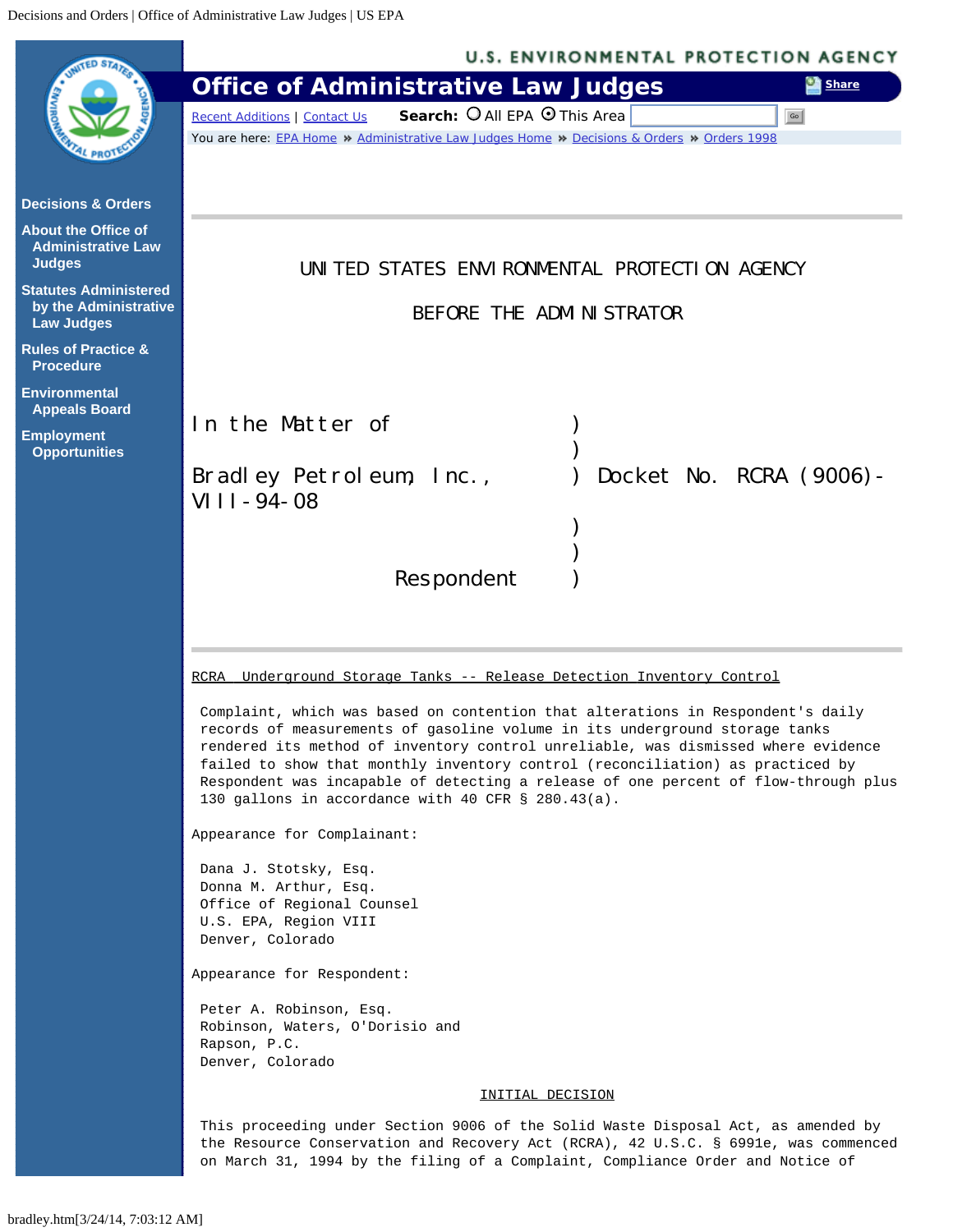Opportunity for Hearing charging Respondent, Bradley Petroleum, Inc. (Bradley or Respondent), with violations of RCRA and regulations at 40 CFR Part 280, Subpart D. In broad terms, the Complaint (¶ 11) alleged that Bradley failed to provide a "release detection" method for 35 [underground storage tanks] (USTs) at 11 facilities owned and operated by Respondent in accordance with 40 CFR §§ 280.40, 280.41(a) and 280.43. For these alleged violations, it was proposed to assess Respondent a penalty of \$2,250 for each of the 35 tanks, for a total of \$78,750.

Bradley answered, alleging that it maintained inventory control documentation which, according to its records, was properly reconciled in accordance with 40 CFR Section 280.43. Bradley denied the alleged violations, and requested a hearing. The parties exchanged prehearing information. Pursuant to a Joint Motion to Amend the Complaint, the number of alleged violations was reduced from 35 to 32, for the reason that two tanks at each of three stations were manifolded tanks which under EPA policy are regarded as one tank. Consequently, the proposed penalty was reduced to  $$72,000.\frac{(1)}{1}$  $$72,000.\frac{(1)}{1}$  $$72,000.\frac{(1)}{1}$ 

RCRA § 9003, 42 U.S.C. § 6991b(a), authorizes the Administrator to promulgate release detection, prevention and correction regulations applicable to all owners and operators of USTs which contain "regulated substances." "Regulated substances" include petroleum. 42 U.S.C. § 6991(2). Section 9003(c)(1) of RCRA, 42 U.S.C. § 6991b(c), provides that regulations promulgated under this section shall include, inter alia, "(1) requirements for maintaining a leak detection system, an inventory control system together with tank testing, or a comparable system or method designed to identify releases in a manner consistent with the protection of human health and the environment;" and "(2) requirements for maintaining records of any monitoring or leak detection system or inventory control system or tank testing or comparable system;..." This authorization resulted in the regulations at 40 CFR Part 280, Subpart D, "Release Detection" (53 Fed. Reg. 37194, 1988). At issue in this proceeding is the adequacy of Respondent's compliance with the mentioned regulations. A hearing on this matter was held in Denver, Colorado on October 1 and 2, 1996.

Based upon the entire record, including the briefs and the proposed findings and conclusions of the parties, I make the following:

## FINDINGS OF FACT

1. Bradley Petroleum, Inc., is a corporation and a "person" as defined in Section 9001(6) of RCRA, 42 U.S.C. § 6991(6), and 40 CFR § 280.12.

2. Bradley is an "owner" and/or "operator," as defined in Sections 9001(3) and (4) of RCRA and 40 CFR § 280.12, of USTs, as defined at Section 9001(1) of RCRA and 40 CFR § 280.12. Bradley owns or operates some 35 to 40 stations. There are 32 USTs involved in this action at eleven facilities (stations) identified in the complaint as follows:

[Bradley Station No.]

|  | 1. 2160 E. Havana, Aurora, Colorado |                                      | 21 |
|--|-------------------------------------|--------------------------------------|----|
|  |                                     | 2. 1121 E. Alameda, Denver, Colorado | 10 |
|  |                                     | 3. 2698 W. Alameda, Denver, Colorado | 11 |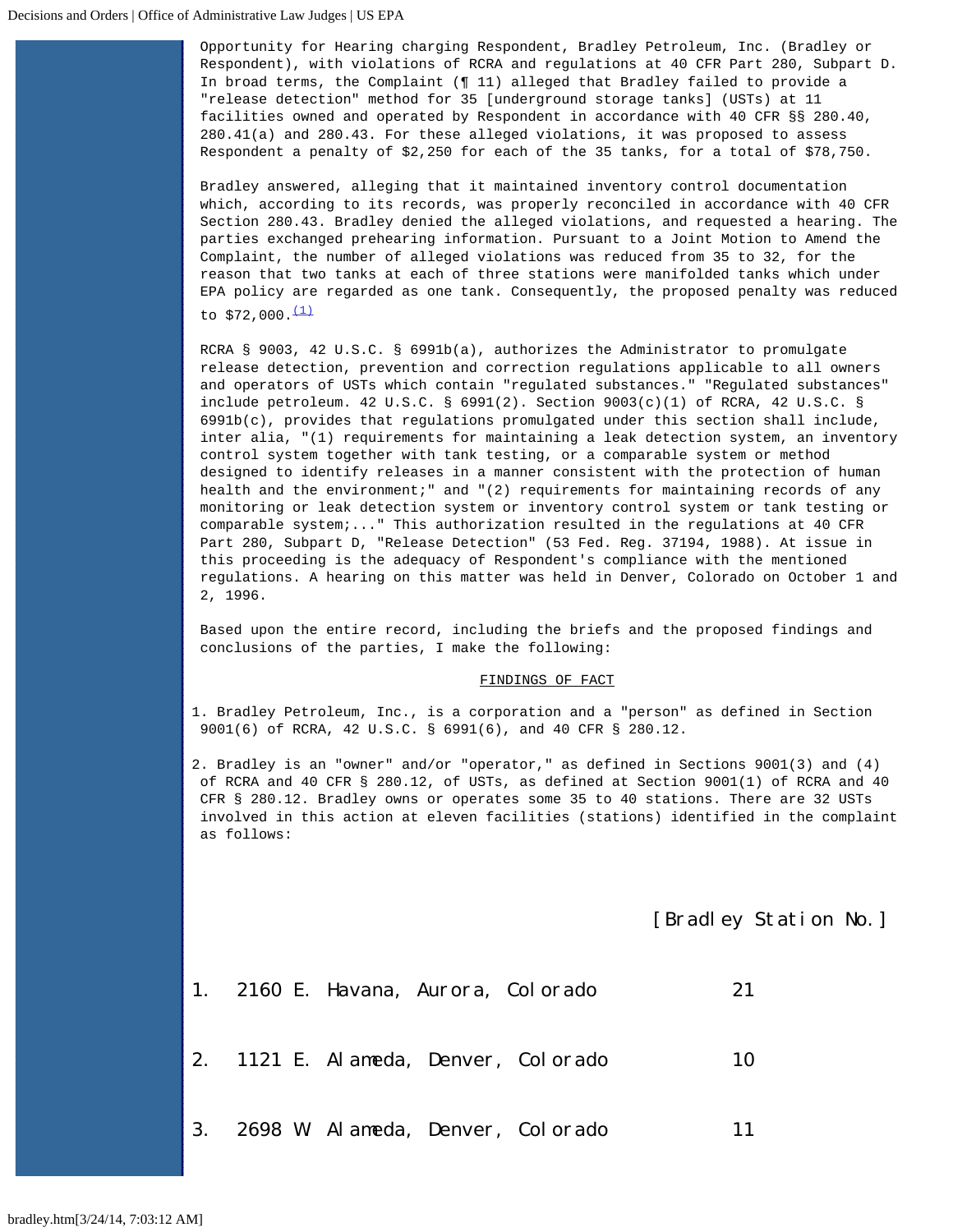|  | 4. 4015 E. Warren, Denver, Colorado                | 04 |
|--|----------------------------------------------------|----|
|  | 5. 5000 [N.] Federal, Denver, Colorado             | 08 |
|  | 6. 5100 W. Dartmouth, Denver, Colorado             | 09 |
|  | 7. 7880 E. Mississippi, Denver, Colorado           | 06 |
|  | 8. 2122 Grand Ave., Glenwood Springs, Colorado 13  |    |
|  | 9. 1403 Townsend, Montrose, Colorado <sup>12</sup> | 12 |
|  | 10. 3305 W. 72nd Ave., Westminster, Colorado       | 07 |
|  | 11. 7403 W. 38th Ave., Wheatridge, Colorado        | 05 |

3. During the period July through October 1993, Bradley used inventory control as permitted by 40 CFR § 280.43(a) and tank tightness testing in accordance with 40 CFR § 280.43(c) as a leak detection method for its USTs (Tr.205). Tank tightedness tests were documented by Bradley (Tr. 150, 314; R's Exh G) and are not at issue herein.

- 4. Inventory reconciliation is performed by Bradley on a daily and a monthly basis (Lemke, Tr. 453; C's Exh 12). Bradley's practice is to "record the deliveries into the tanks....record withdrawals by reading the pumps,..and record the amount that's still in the tanks by sticking the tank each day and writing it on the station report" (Lemke, Tr. 403).
- 5. Mr. Douglas Lowe was employed by Bradley Petroleum for about four months (May to September 1993) as an accounts receivable clerk (Tr. 12, 46). He testified that for the first two and a-half months or so his main duty was to add up the batch reports for the credit cards from each station and also check for any forgeries and any duplicate batches that would come through. He stated that this information was on daily reports [received from each station]. After the initial two and a-half month period, he was shown how to input information [from the daily reports] into the [computer] system, information such as stick readings [converted to gallons], gallons sold, and price changes at the wholesale level for gasoline (Tr. 13).

6. Mr. Lowe testified that, although he received daily stick readings from the stations, he never received stick readings taken before and after deliveries of

product into any of the tanks. $(3)$  Mr. Lowe had previously been employed for sixmonth periods by Exxon and Circle K (Tr. 51). He testified that at these companies they were required to "stick" the tanks immediately before and after deliveries were made (Tr. 23). He indicated that the purpose of this procedure was to verify that the amount shown on the invoice had actually been delivered (Tr. 23, 24). On cross-examination, however, he acknowledged that on the rare occasions at Bradley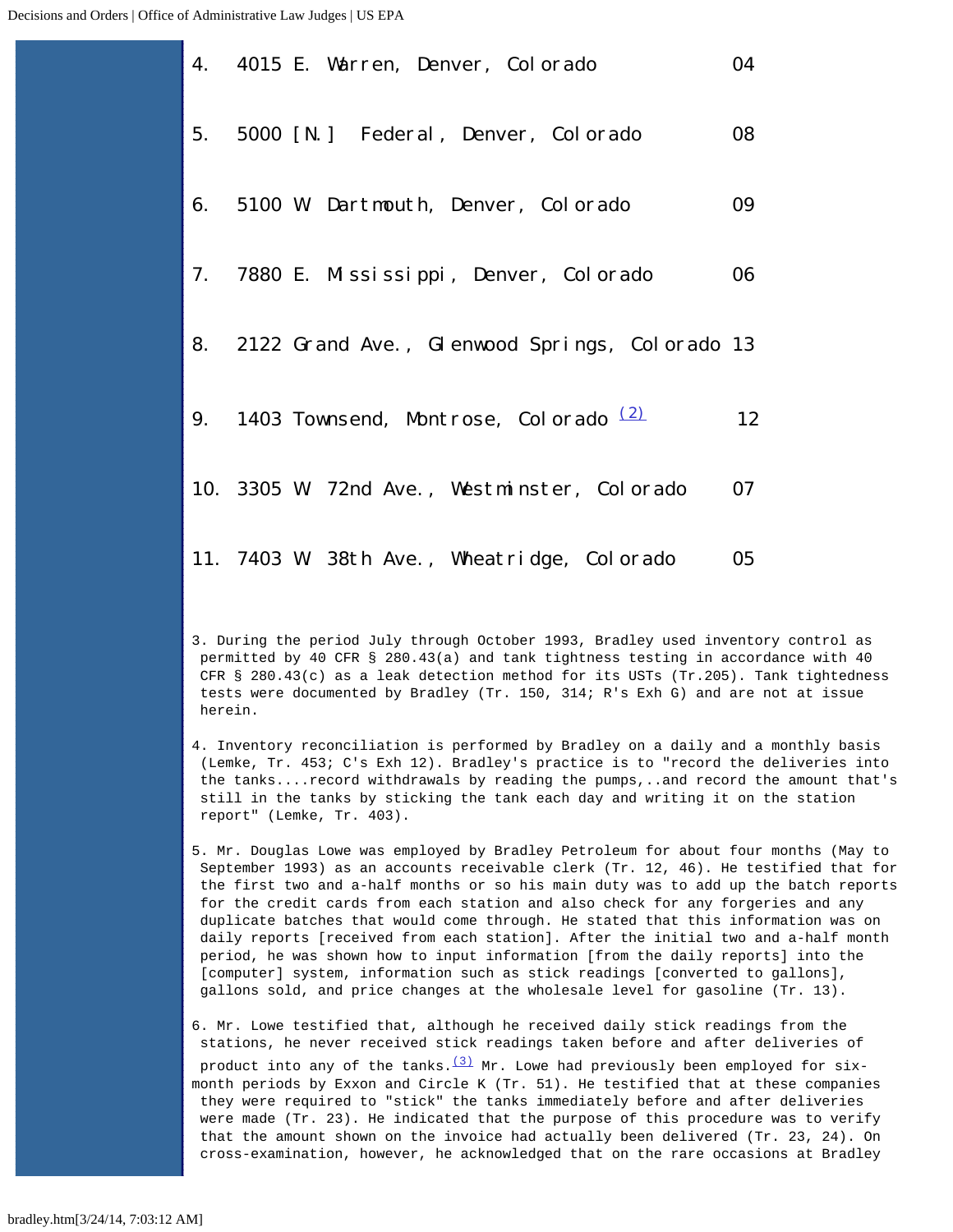when he saw delivery receipts [bills of lading or loading tickets] the tickets contained notations indicating stick readings before and after delivery (Tr. 71, 74, 75, 76).

7. Testifying with reference to monthly inventory records for Bradley's East Warren station (No. 04) for the months of July through October 1993 (C's Exhs 11-14), Mr. Lowe noted the large number of deliveries where gallons delivered were shown in even numbers (Tr. 26-30). He testified that this almost never happened at Exxon or Circle K (Tr. 30, 68, 70). The implication is that Bradley recorded deliveries based on loading ticket or invoice amounts rather than sticking the tanks before

and after delivery as required by the inventory control regulation.  $\frac{(4)}{(4)}$  $\frac{(4)}{(4)}$  $\frac{(4)}{(4)}$ 

- 8. Explaining inventory control as conducted by Bradley, Mr. Lowe stated that each month started with a stick inventory [which was actually the closing inventory for the previous month] before any product was delivered or sold (Tr. 21). To that figure deliveries for the day were added while gallons pumped or sold that day were subtracted, which resulted in the book inventory for a particular tank for that day. At the close of the day (actually before business commenced at the start of a day) a stick reading was taken which was compared with the book inventory.  $(5)$  He pointed out that these numbers should be fairly close but would vary a few gallons either way due [among other things] to a [lack of precision in stick readings].
- 9. At the end of the month the gallons pumped were totaled and multiplied by one percent (Tr. 21, 22). This figure plus 130 gallons equals the "leak check" result (40 CFR § 280.43(a)), which is compared with the "over/short number, i.e., the difference between the book inventory and the "stick inventory". The "over/short" number should not exceed the "leak check" result. Mr. Lowe acknowledged that leak check calculations were performed by Mr. Lemke rather than himself (Tr. 53, 91, 93). An example, in Complainant's view, of the application of these computations for inventory control purposes is the Monthly Inventory Record for Bradley's East Warren station for the month of October 1993 (C's Exh 12). The log for the no lead tank reflects that 51,413 gallons were pumped from this tank during the month and that the "over/short" number is a minus 669 gallons. $(6)$  One percent of 51,413 plus 130 gives a "leak check" result of 644 gallons which is less than the "over/short" number. The inventory form provides that, if the "over/short" number is larger than the "leak check" result for two months in a row, notify regulatory agency.
- 10. Mr. Lowe testified that on a daily basis he received telephonic reports from the managers of each of Bradley's service stations data concerning gallons sold, total revenue, which included sales of merchandise in addition to gasoline, quantities delivered, "stick readings" and "over/short" calculations (Tr. 13, 17, 18, 76-78). "Stick readings" were converted into gallons at the stations (Tr. 444). From this data, he manually prepared a daily report. This report, which was prepared by nine o'clock in the morning, was, inter alia, to enable Bradley's management to detect problems or potential problems with inventory, cash shortages, etc. Mr. Lowe testified that if there were more than 100 gallons over/short [between the book inventory and the stick inventory] his instructions were to call the station manager and, inter alia, have him verify the stick readings (Tr. 79, 80). He indicated that this happened infrequently (Tr. 80). If he were unable to resolve the discrepancy with the station manager, he turned the problem over to Mr. Lemke (Tr. 82).
- 11. Later each day hard copies of the station reports were received, which confirmed sales and inventory data, included stick readings in inches and gallons, and showed the difference between book inventory and the stick inventory for each tank (Tr. 79, 80, 87, 390; C's Exhs 21, 22; R's Exh E). Mr. Lowe answered in the affirmative when asked if he were ever told to change delivery amounts inputted into the computer from data reported by the stations (Tr. 31). He testified that he was told to do this by Mr. Al Lemke, Bradley's office manager and controller. According to Mr. Lowe, Mr. Lemke explained that the numbers had to be under one hundred gallons over or short before the reconciliation reports were sent to Bradley [Bradley Calkins, Respondent's president] (Tr. 32).

12. Mr. Lowe testified that changes in delivery amounts were made for the majority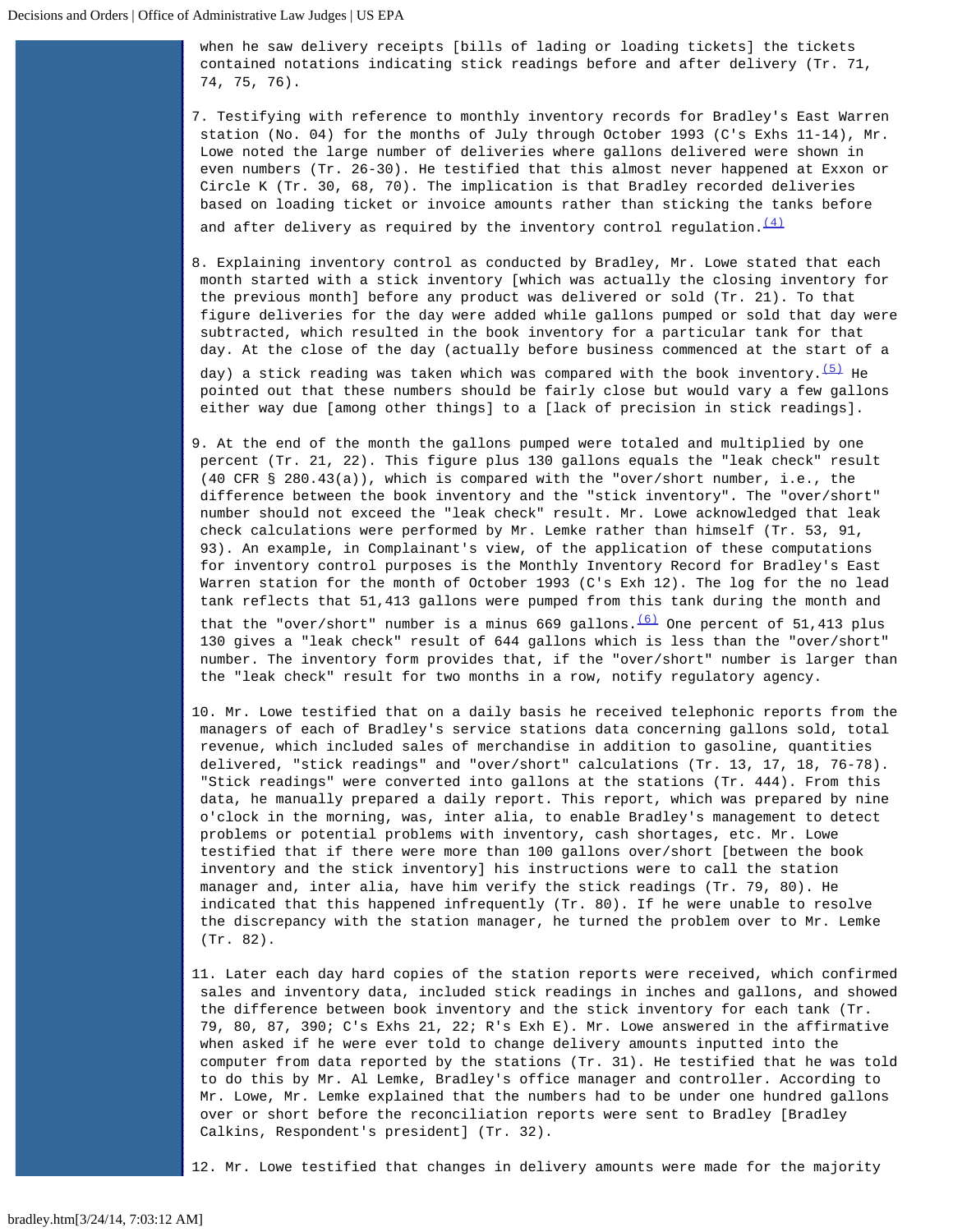of stations at one time or another (Tr. 32). Although information from daily reports was inputted to the computer daily, computer printouts were usually prepared on a weekly basis (Tr. 84, 85). After the reports were printed out, the reports were delivered to Mr. Lemke, who using a ruler, would go down the list to see what was off by more or less than 100 gallons and cross out the number for the delivery or the amount in the tank and insert the number which was to be inputted to the computer (Tr. 33, 87). Mr. Lowe explained, however, that adjustments were made only to deliveries and to amounts pumped and not to the "over/short" column (Tr. 34). The "over/short" column would be affected only to the extent that adjustments were made in amounts delivered or amounts pumped. He concluded that there was no real pattern to these adjustments and opined that the overriding concern appeared to be to make certain that the "over/short" column did not show more than a hundred gallons irrespective of what the station actually reported (Tr. 34, 47, 98, 99).

- 13. Under cross-examination, Mr. Lowe acknowledged that most of the changes he made to stick readings were in 100-gallon increments (Tr. 56). His basic concern was that changes in stick readings made the daily "over/shorts" as reported by the stations inaccurate (Tr. 60, 88). These changes were not to the stick readings in inches, but to the gallon conversions (Tr. 87, 90). He agreed, however, with the concept that mid-month correction of an error in a stick reading without more would correct itself because the following day it (the computer) would be off by an opposite exact amount (Tr. 92, 93). He also acknowledged that for the most part delivery amounts were only changed after Mr. Lemke said that he had looked into the matter and determined that an error had been made (Tr. 56, 60). Additionally, changes were almost never made to amounts pumped or sold (Tr. 88). Mr. Lowe testified that in most instances no changes were made to the station reports themselves (Tr. 61). He was instructed by Mr. Lemke to never change the opening stick reading for a month (Tr. 112-13).
- 14. Mr. Al Lemke, Bradley's office manager and controller, has a degree in accounting and has been employed by Bradley since 1989 (Tr. 382-83). Among his duties was responsibility for compliance with EPA regulations concerning inventory control. He testified that for inventory purposes all quantities were rounded to the nearest gallon (Tr. 385-86). Referring to the initial station reports described by Mr. Lowe, he stated that he observed mathematical, transposition, and stick reading errors on a daily basis (Tr. 391-93). He asserted that these were corrected "(a)s best we can,.." (Tr. 393). He pointed out that at the time the daily reports were being prepared, they rarely had a bill of lading or a delivery receipt reflecting actual deliveries and that these documents were received at a later time. Data were only inputted to the computer after it had been "checked out".
- 15. Mr. Lemke testified that he or someone on his behalf attempted to resolve "over/shorts" of 100 gallons or more shown on daily "call-in sheets" with the station manager (Tr. 394). If these attempts were unsuccessful and a discrepancy of that magnitude "survived" and appeared on computer reports, he would review the reports and, having the benefit of "hindsight", was able to determine that an overage on one day was matched or almost matched by a short the next day (Tr. 395). In such instances, he would conclude that there had to have been a "stick" error reported on that day.
- 16. Asked whether Bradley had any process to determine whether any variance in excess of 100 gallons was occasioned by a misrecorded delivery, Mr. Lemke replied that all deliveries to all stations were periodically reconciled to the bills of lading (Tr. 396). He explained that we enter into our bill of lading system every bill received from [e.g.] Sinclair Oil and that these are matched gallon for gallon with receipts at the stations (Tr. 396, 398, 405). He testified that tanks were "stuck" before and after deliveries were made (Tr. 398-99, 405). In this regard, Mr. Lemke stated that he did not personally convert the before and after stick readings in inches to gallons unless he suspected that there was some problem with the delivery (Tr. 398).

17. In addition to preventing overflows,  $\frac{(7)}{1}$  $\frac{(7)}{1}$  $\frac{(7)}{1}$  the reason for gauging or "sticking" a tank after delivery is to verify that quantities loaded into the tank truck at the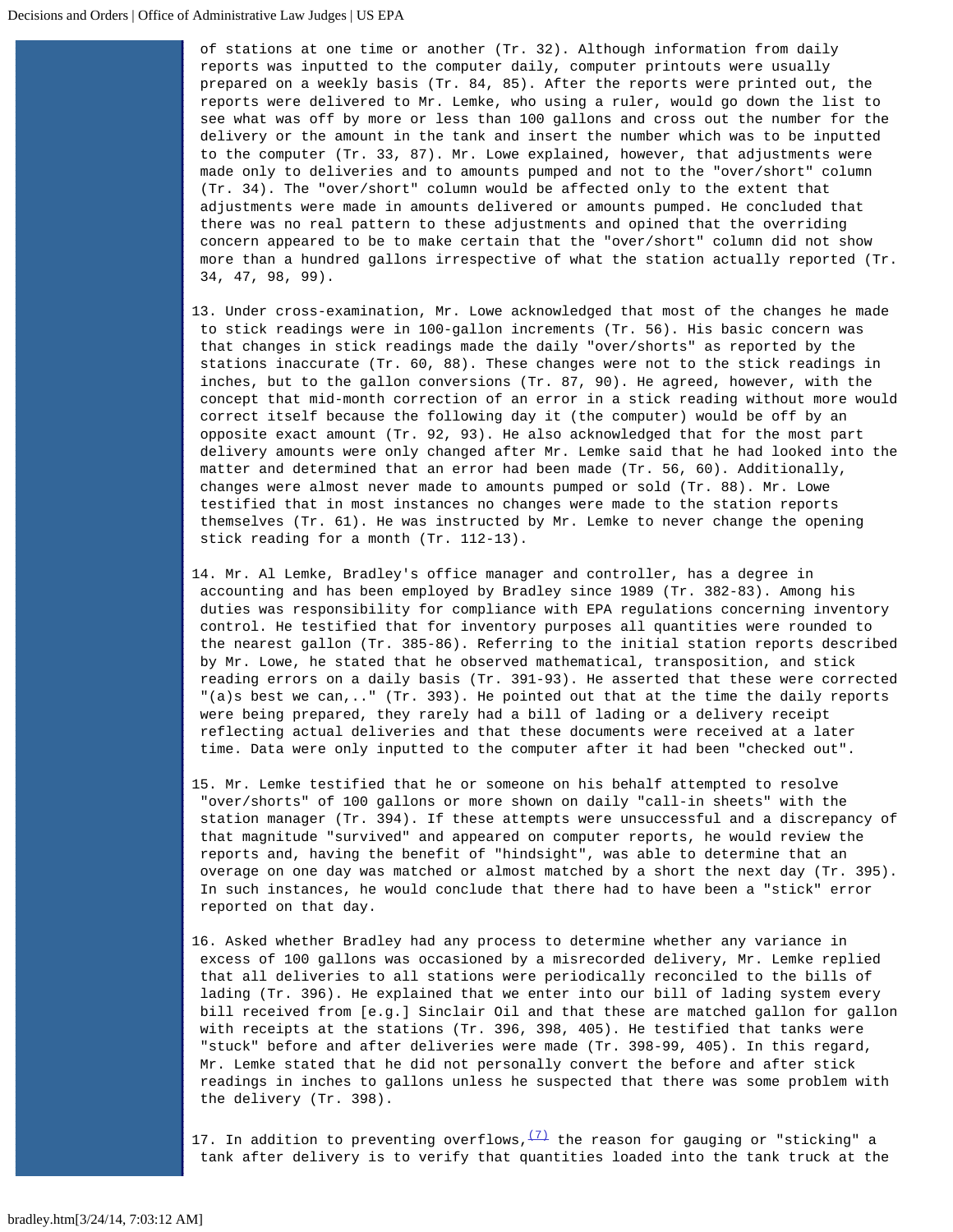terminal were actually delivered. While there is some indication in the record that quantities delivered are metered,  $\frac{8}{10}$  Mr. Lemke did not so testify and he deflected assertions that Bradley's records implausibly show numerous deliveries in even numbers by relying on the size of tank truck compartments (Tr. 414-16). He (Lemke) testified that gallons metered into the truck as shown on the bill of lading were used for monthly reconciliation purposes (Tr. 405). He maintained that meters measuring product into a tank truck were very accurate, that this measure was more accurate [than stick readings] and [because Bradley pumped fuel while deliveries were accomplished] in accordance with national EPA guidance. $(9)$ 

- 18. Mr. Lemke denied ever changing a delivery amount from that shown on station reports without verifying that a mistake had been made (Tr. 399, 400). He also denied ever changing quantities sold without verifying that there was an error in the station report (Tr. 400-01). He pointed out that each shift [at a station] had to write down the opening [pump] totalizer readings from the previous shift's closing readings, that there could be a mistake in rewriting these numbers, that there could be a mistake in totaling sales from two or more pumps [from the same tank] and that there could be a transposition of figures in the columns for calculating the daily over or short. He testified that because the integrity of the monthly inventory control depended upon having accurate opening and closing stick readings and accurate [records of] deliveries and sales, he never changed opening or closing stick readings unless he was able to verify that an error had been made (Tr. 401-02).
- 19. Asked what he would do if records showed Bradley was out of tolerance for a month, i.e., an over/short of one percent plus 130 gallons or more, Mr. Lemke replied that the first thing he would do is "go to" the previous month to determine whether there were two months in a row with a variance beyond one percent plus 130 (Tr. 421). He averred that during the period July through October 1993 there were never two consecutive months when [inventory reconciliation] showed a shortage in excess of one percent [of throughput] plus 130 gallons (Tr. 421). The regulation (40 CFR Part 280, Subpart E) requires, inter alia, notification of the implementing agency when a release detection method required under §§ 280.41 and 280.42 indicates that a release may have occurred unless in the case of inventory control, a second month of data does not confirm the initial result (§ 280.50(c)(2)).
- 20. As he did with respect to the "daily call-in sheets", Mr. Lemke regarded amounts in excess of 100 gallons in the over/short column on station reports and monthly inventory records as matters requiring particular attention (Tr. 427). He testified that he would try to determine why the amount was over 100 gallons and try to correct it if possible. He maintained that changing a stick [reading] in the middle of the month [or at any point other than the opening or closing] would not affect the integrity of the [monthly] inventory control analysis (Tr. 424, 428-29, 430- 34).
- 21. Referring specifically to the Monthly Inventory Record for the no lead tank at Bradley's East Warren station for the month of October 1993 (C's Exh 12), Mr. Lemke testified that he had verified that a delivery of 5,001 gallons on October 6 shown on the station report should have been 4,601 and that this had been corrected on the computer report (Tr. 439, 463). A comparison of prior stick readings of this tank casts substantial doubt on the accuracy of this testimony or the accuracy of the verification. $(10)$  The Monthly Inventory Record for this tank for October 1993 also shows a short of 546 gallons on October 27. Mr. Lemke's initial conclusion would be that this [or similar large shorts] must have resulted from an improper data entry (Tr. 428).
- 22. Responding to an inquiry from the ALJ as to whether changes in stick readings in the middle of the month would make it easier to mask a possible leak, Mr. Lemke averred that he generally tried to smooth the over/shorts on a daily basis by changing stick readings when he could not verify a mistake in delivery or sales. He maintained that these mid-month adjustments [in stick readings] made it "...better to determine if there was a leak by taking the spikes out,.... to better determine what kind of a trend there was in these overs and shorts as to whether there was a leak or some other problem at that station." (Tr. 465)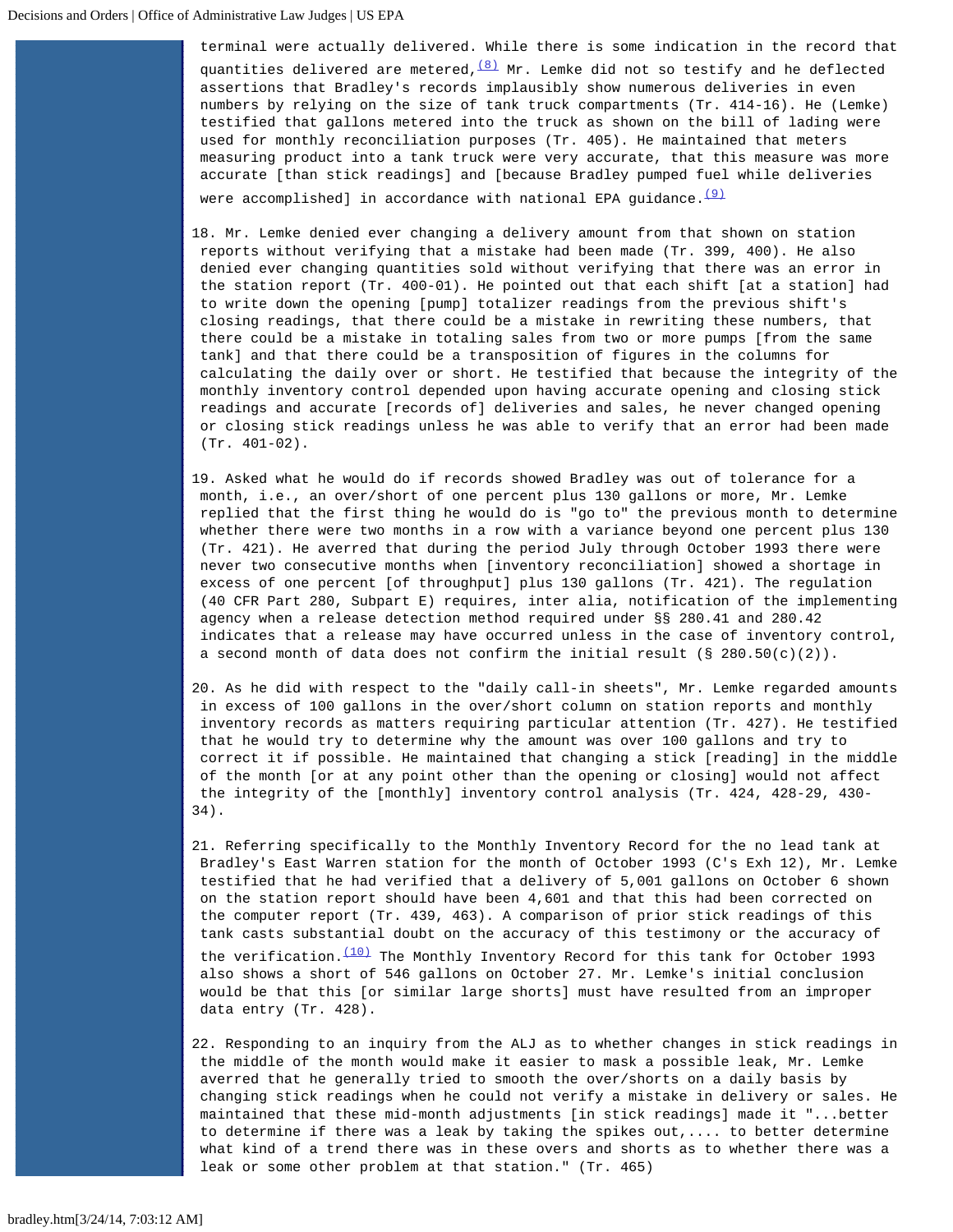23. Paragraph (a) of the regulation setting forth conditions for the use of inventory control as a leak detection method (40 CFR § 280.43) provides in part: " (2) (t)he equipment used is capable of measuring the level of product over the full range of the tank's height to the nearest one-eighth of an inch; ." Mr. Lemke asserted that "Bradley complies with that requirement by providing tank sticks and charts that enable us to determine to the nearest eighth of an inch how much product is in the tank." (Tr. 404). While he acknowledged that some tank charts and sticks in use at Bradley were in one-quarter rather than one-eighth inch increments, he maintained that the equipment was capable of measuring to the nearest one-eighth inch by interpretation [interpolation] (Tr. 404, 451). Ms. Theresa Bahrych, identified infra finding 29, supported Mr. Lemke in this respect, stating that it, the stick, could be in quarter-inch markings, but that it had to be read to the nearest eighth of an inch and written into the inventory record (Tr. 333-34).

- 24. Ms. Stevenson, identified infra finding 29, testified that whether Bradley used an adequate stick was physical at the station and that she did not know whether Bradley complied [with the requirement of the regulation] in this respect (Tr. 221). EPA guidance "Doing Inventory Control Right" (supra note 9) recognizes that charts for converting stick readings to gallons at one-eighth inch increments may not be available and sets forth the necessary calculation where the stick reading is to eighths of an inch and the chart shows gallon equivalents at one-quarter inch levels (Id. 9). It is not clear whether any of the readings in the tanks at issue here were made with sticks having a one-eighth inch scale. Monthly Inventory Records (C's Exhs 11 through 14) and Station Reports in the record (C's Exhs 21 and 22) do not show any stick readings in eighths of an inch (Tr. 450-51).
- 25. Among other conditions for using inventory control as a method of leak detection (40 CFR § 280.43(a)) is ¶ (6) which provides" "(t)he measurement of any water level in the bottom of the tank is made to the nearest one-eighth inch at least once a month." Mr. Lemke testified that Bradley's station managers were asked to stick tanks for water every Monday or approximately four times a month (Tr. 408). Gauging for water is accomplished by coating the end of a gauge stick with a paste which changes color in the presence of water (Bulk Liquid Stock Control At Retail Outlets, C's Exh 18, Appendix D). A form for this purpose which provides that each tank must be stuck for water on [each] Monday throughout the month, the results recorded, the form signed and returned to the office with the master report on the first of each month is in evidence (R's Exh H). Mr. Lemke testified that this form was in use during the period July to October 1993 (Tr. 409).
- 26. However, no records of "water stick" measurements for the stations at issue are in evidence. According to Ms. Stevenson, identified finding 29 infra, she asked Mr. Lemke for water stick records and his response was "(l)ook on the delivery slips." (Tr. 208-09, 232, 236) She testified that they never saw any water stick readings, but acknowledged that the matter was not pursued and that the inspectors were not specifically looking for evidence that the tanks were checked for water (Tr. 209, 235, 237-38). There is no mention whatsoever of water readings or the lack thereof in the Checklist for Inventory Control Documents (C's Exh 10; Tr. 280) or in the Inspection Report (C's Exh 7).
- 27. Mr. Lemke testified that he was not aware that EPA was asking for "water stick" records until Monday afternoon (September 30) of the week of the hearing. Describing efforts to locate the records, he stated that they had looked everywhere [where Bradley stored records] but that "(w)e still have not located those records." (Tr. 410) He indicated that records not required to be kept were shredded and that the records may have been destroyed. $\frac{(11)}{2}$  $\frac{(11)}{2}$  $\frac{(11)}{2}$  According to Mr. Lemke, he did not normally review "water stick" records in connection with inventory control because, to him, "any water in our tank is unacceptable." (Tr. 412-13)
- 28. Approximately the last week in September 1993, Mr. Lowe left Bradley Petroleum for a better paying job (Tr. 51). During the first week in October 1993, he called Ms. Debra Ehlert who at the time was chief of the underground storage tank program section at EPA Region 8 (Tr. 123, 129-30). He informed Ms. Ehlert that while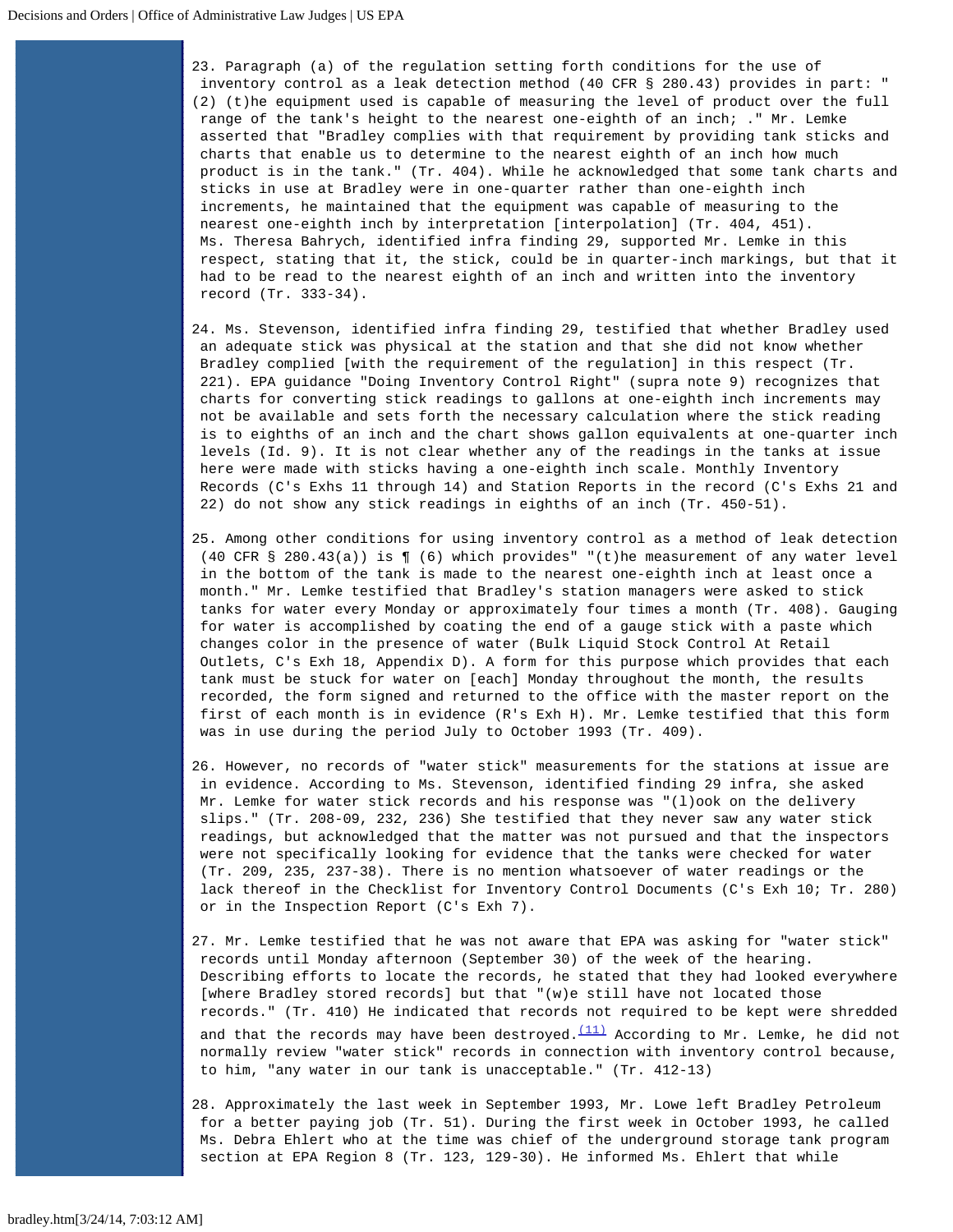employed by Bradley he had been asked to change numbers on inventory sheets. Mr. Lowe explained that he made the call because "I just knew it wasn't right and I was worried what would happen if it was left to continue this way and there was a leak" (Tr. 49). Thereafter, EPA sent Bradley a letter under Section 9005 of RCRA requesting information, including field and computer records. Due to the volume of records, Bradley invited EPA to inspect the records at Bradley's main office (Tr. 130-131, 202).

29. On November 29 and 30, 1993, Suzanne Stevenson, enforcement coordinator for the UST program, and Theresa Bahrych, an EPA environmental engineer, accompanied by Scott Simons and Ralph Acierno, authorized inspectors from the State of Colorado Oil Inspection Office, conducted a file review (inspection) at Bradley's main office located at 105 South Cherokee Street in Denver, Colorado (Tr. 199, 201-02, 203, 330; C's Exhs 7, 8, and 10). Mr. Lemke informed Ms. Stevenson that Bradley used inventory reconciliation [control] to comply with § 280.41 and that data from the original daily station reports was inputted to a computer to accomplish reconciliation (Tr. 205, 207-08). Because of the volume of data, the review was confined to the stations identified above (finding 2), which were randomly selected, and the period limited to the months of July 1993 through October 1993 (Tr. 204). Days reviewed were limited to the 1st, 14th and 15th and the last day of each month (Tr. 205, 207, 211).

30. When asked what records Mr. Lemke produced as inventory reconciliation, Ms

Stevenson replied "Computer sheets". $\frac{(12)}{2}$  $\frac{(12)}{2}$  $\frac{(12)}{2}$  Consistent with this testimony, the Inspection Report (C's Exh 7) states in part: "(t)he inspectors were to compare the daily stick readings, overage and shortage numbers, and delivery amounts that were filled out by individual station operators with the computer printout that was generated by the main office." (Id. 1) She also asked to see field data, i.e., daily station sheets or reports and delivery receipts ( Tr. 205-206; C's Exhs 21, 22). Although only two delivery receipts are in the record (R's Exhs C and D), Ms. Stevenson stated that Mr. Lemke produced a box of delivery receipts in response to

her request. $\frac{(13)}{3}$  $\frac{(13)}{3}$  $\frac{(13)}{3}$  She explained that the primary focus of the inspection was to ascertain what kind of data Bradley used for inventory reconciliation and that in comparing station reports with the computer sheets (printouts) there were an incredible number of changes (Tr. 207-08).

- 31. Ms. Stevenson opined that "sticking" tanks before and after delivery as required by the regulation was very important to inventory control. She testified that they did not find any evidence in the daily station reports and computer reports that any of the 32 tanks involved in this action had been "stuck" before and after deliveries were made on the 1st, 14th, 15th, and 30th [or 31st of the month] (Tr. 209). She answered in the negative the question of whether they found any evidence that Bradley reconciled product deliveries by sticking [tanks] before and after delivery for purposes of inventory reconciliation (Tr. 220). She understood that the regulation required that before and after delivery tank volumes be used in inventory reconciliation and her testimony does not establish a violation by Bradley in this regard.
- 32. Although Ms. Stevenson subsequently testified that "we" did not observe any inch stick readings on the "delivery sheets" we looked at (Tr. 234, 239, 245), this testimony is inconsistent with her affirmative answer to a question posited on the existence of such readings on delivery receipts or slips which asked whether she informed Mr. Lemke that stick readings rather than invoice amounts should be used in inventory reconciliation (Tr. 282-83). Moreover, the inspectors were comparing daily station reports, which show the closing stick inventory, but not the stick inventory before and after each delivery, with computer printouts (findings 30 and 37). In any event, the evidence supports the conclusion that Bradley did stick its tanks before and after deliveries were made and, to the extent Ms. Stevenson's testimony is to the contrary, it is not accepted.

33. In conducting the file review at Bradley's offices, the inspectors used a prepared form "Checklist for Inventory Control Documents." $\frac{(14)}{14}$  $\frac{(14)}{14}$  $\frac{(14)}{14}$  The checklist contains a grid, which includes the months July through October extending horizontally and six requirements or purported requirements of the regulation for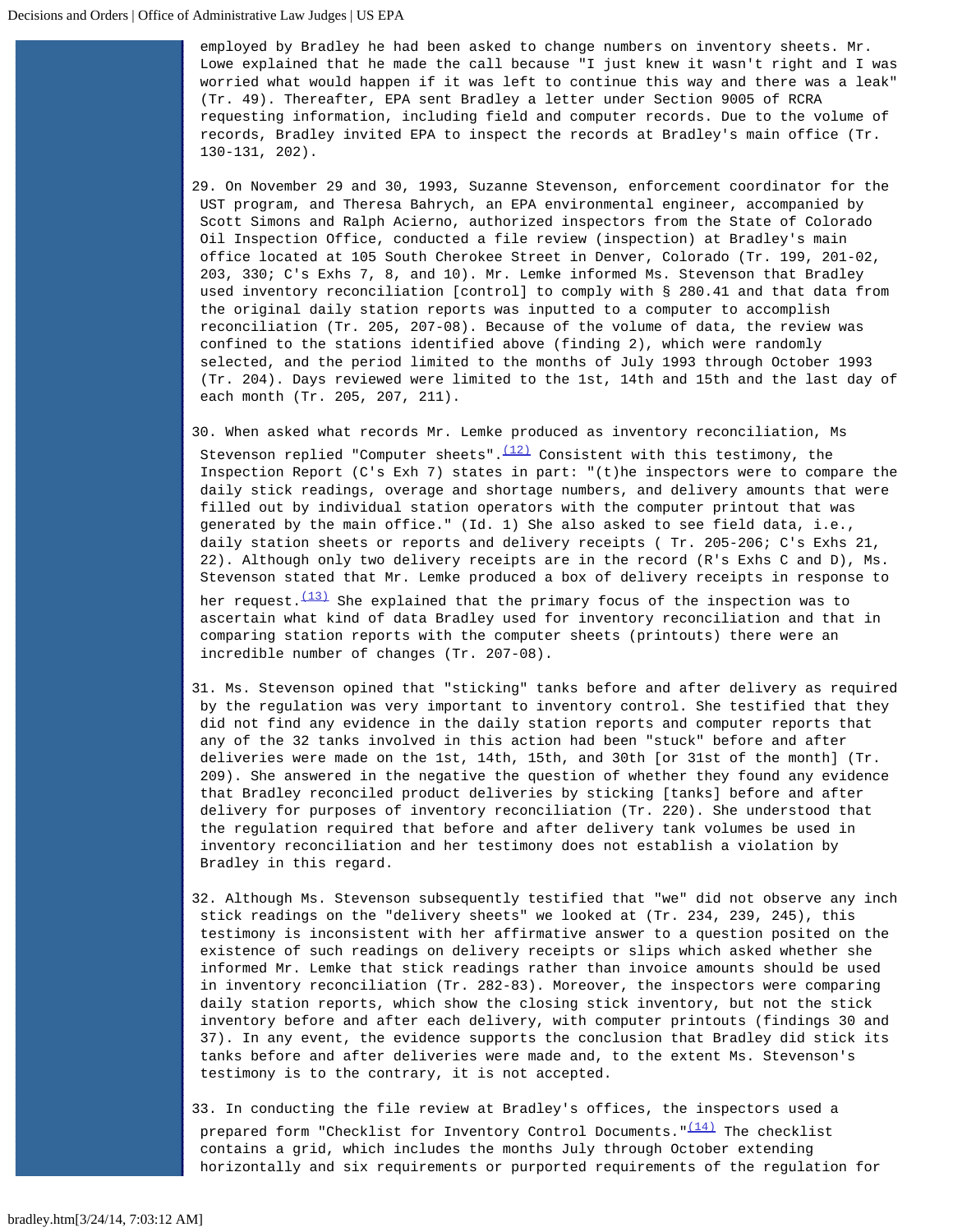the use of inventory control arranged vertically. These purported requirements are: 1)Inventory sheet for month; 2) Daily stick readings; 3)Values are within 1% + 130 gal range; 4) Monthly Reconciliation; 5) Delivery reconciliation (copy of delivery sheet); and 6) Delivery (not inv[oice]) figures used in inventory sheets. Ms. Stevenson acknowledged that [all] items on the grid were not based on requirements [of the regulation] (Tr. 241-42, 243).

34. With one or two exceptions, the grids indicate that an inventory sheet for the month was located, that daily stick readings were taken, that values were within the 1% + 130-gallon tolerance, and that monthly reconciliation was performed. Almost without exception entries for No. 5, delivery reconciliation (copy of delivery sheet), state "not used" and entries for No. 6, delivery (not inv[oice]) figures used in inventory sheets, state "no" (Tr. 240; C's Exh 10). Ms. Stevenson's testimony that they did not observe stick readings before and after deliveries on delivery tickets they looked at is recited above (supra finding 31). She explained that there was an agreement among the group (inspectors) that "not used" was written on the grid only where delivery sheets did not show stick readings before and after delivery (Tr. 245). It is concluded, however, that this testimony is erroneous and that item 5 on the grid does not mean that stick readings before and after delivery did not appear on the delivery receipts, but only that such readings did not appear on daily station reports reviewed by the inspectors and were not used in monthly inventory reconciliation. Ms. Stevenson discussed this matter with Mr. Lemke, taking the position that [before and after delivery] stick readings should [must] be used in monthly inventory reconciliation.

- 35. Opposed to Ms. Stevenson's testimony that there was no evidence that tanks were "stuck" or gauged before and after delivery on the delivery sheets or receipts the inspectors looked at, is Mr. Lemke's testimony that tanks were stuck before and after deliveries were made (finding 16), is the fact that bills of lading (delivery receipts) in the record show stick readings before and after delivery both where the delivery was made in Bradley's truck and where the delivery was by common carrier {supra note 13), and Mr. Lowe's testimony that the occasional delivery receipt he saw while employed at Bradley showed such readings (finding 6). Moreover, owners and operators are required to ensure that spillage and overflows do not occur and present day common carrier practice almost certainly prohibits unloading gasoline or the commencement thereof without assurance that the tank had the capacity to hold the quantity ordered (supra note 7). These same considerations, although perhaps to a lesser extent, apply to deliveries by Bradley's truck.
- 36. Ms. Theresa Bahrych accompanied Ms. Stevenson in the file review (inspection) conducted at Bradley's offices on November 29 and 30, 1993 (Tr. 330). She testified that she observed "delivery sheets" ("delivery records") similar or identical to the "bills of lading" ("delivery receipts") in the record (R's Exhs C and D) (Tr. 331, 334-35). She was of the belief that they did not receive delivery slips or receipts for all of the days they had selected to examine (Tr. 331). A note on the checklist for Station 04 (Exh 10) in Ms. Bahrych's handwriting is as follows: "Deliveries: Stick readings are written clear but not reconciled. Figures are not used in delivery numbers." Ms. Bahrych agreed that this note meant that stick readings [before and after delivery] were written down, but not reconciled nor were they used in the [monthly] reconciliation process (Tr. 337). Notably, she did not confirm Ms. Stevenson's testimony that the delivery slips or receipts she (Bahrych) looked at lacked stick readings. She agreed, however, with the Region's (Complainant's) position that owners and operators were required to use actual delivery receipts in monthly inventory reconciliation rather than invoices (Tr. 338).

37. Most of the entries made by the inspectors on the Checklist for Inventory Control Documents (C's Exh 10) are simply comparisons between inventory quantities shown on station reports and the computer printouts (Tr. 207, 258). Confirming her prior testimony that there were an "incredible" number of changes between the station reports and the computer [reconciliation] sheets (finding 30), Ms. Stevenson testified that "hundreds and hundreds" of the amounts shown on the computer records differed from those in the original station reports (Tr. 208). She concluded that the number of changes precluded [proper] inventory reconciliation in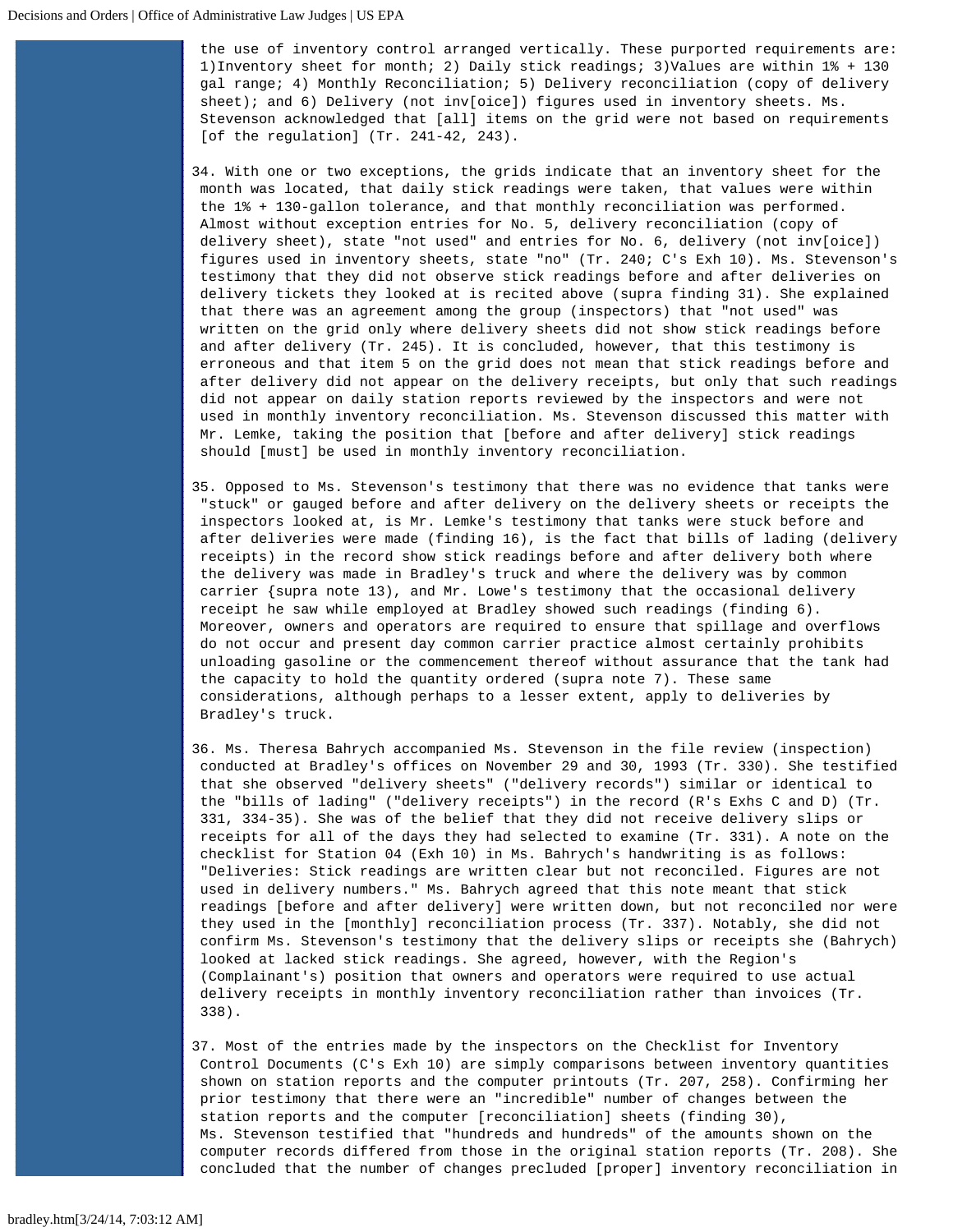that they were not using valid numbers (Tr. 220-21, 256-57, 261, 263, 305-06). The Inspection Report written by Ms. Stevenson (C's Exh 7) states that the following discrepancies were found:

- 1. Stick readings at the station did not match the stick readings on the
- computer printout. 2. Gallons of product over and short for each day on the computer sheets did not match the daily sheets.
- - 3. The monthly summation of overage and shortage on daily [sheets] did not match the summation on the computer sheet. 4. Tanks were not measured before and after delivery and reconciled in the inventory report.

38. Ms. Stevenson drafted the complaint initiating this proceeding (Tr. 292). The allegations (counts) in the complaint mirror those in the inspection report quoted in the preceding finding (Tr. 314-19). The complaint does not specifically allege that Bradley did not have equipment capable of measuring the level of product to the nearest one-eighth inch or that Bradley failed to measure its tanks for water at least once each month (Tr. 319).

- 39. Mr. Bradley Calkins has been president of Bradley Petroleum, Inc. for 20 years and involved in [the retail motor vehicle fuel business] for over 40 years (Tr. 347-48). He testified that leak [or inventory] control was an important facet of his business and that "we" had "leak detection" before the rules at issue here became effective (Tr. 357). He pointed out that he had some familiarity with the rules at issue here by virtue of the fact he had co-chaired a committee which assisted [or was consulted] in the promulgation of the regulations (Tr. 349-50). He agreed that a change in a tank's mid-month stick readings would not affect the monthly reconciliation of [1.0 percent] plus 130 gallons (Tr. 351-52, 353). Asked why such changes were made, Mr. Calkins denied knowledge of each instance where a correction was made, but replied that there are mathematical errors, stick errors, statistical errors with deliveries and deliveries that were split [between different tanks] and not adequately [or correctly] recorded (Tr. 352).
- 40. Mr. Calkins testified that Mr. Lemke was instructed to deal with these problems, i.e., over/shorts in excess of 100 gallons, on a daily basis. $\frac{(15)}{(15)}$  $\frac{(15)}{(15)}$  $\frac{(15)}{(15)}$  He acknowledged that 100 gallons was an arbitrary number, but maintained that it was a [reasonable] indicator of a [potential] problem (Tr. 380). He opined that changing stick readings so as to correct errors and eliminate "spikes" [on the daily reports] made the computer record or inventory more accurate from a management perspective (Tr. 353). An example of incorrectly recorded deliveries is the deliveries to Bradley's East Warren Avenue station on August 16,1993 (infra note 17). Errors of the magnitude indicated would obviously require correction in order to make inventory control or reconciliation feasible. As to inventory control or reconciliation in accordance with § 280.43, Mr. Calkins echoed Mr. Lemke's view that as long as beginning and ending stick readings were accurate [and unchanged] mid-month changes or corrections to such readings had no effect on the validity of monthly inventory reconciliation required by the regulation. This, of course, assumes that deliveries and withdrawals are accurately recorded and used in the reconciliation process.
- 41. Mr. Calkins testified that he instructed his employees to be cooperative when he learned that EPA wanted to conduct the inspection or investigation leading to the issuance of the complaint (Tr. 353-54). To his knowledge, the EPA inspectors were furnished all of the records which they asked to see. He indicated that he was surprised to learn that EPA had concluded that his inventory control records "weren't up to snuff." (Tr. 355). He asserted that there was no monetary, moral, or ethical advantage in not having proper records or in masking a leak and emphasized that a leak needed to be addressed immediately in order to minimize the environmental and financial damage (Tr. 355-56).
- 42. Mr. Calkins testified that Bradley was sticking its tanks for water on at least a monthly basis and keeping a record thereof during the July through October 1993 period (Tr. 376). In fact, since 1993 Bradley's practice has been to stick its

tanks for water on a weekly basis and keep a record thereof.  $\frac{(16)}{16}$  $\frac{(16)}{16}$  $\frac{(16)}{16}$  He stated, however, that the first time he was aware that EPA was asking for water records in this case was when he received a call from his counsel, Mr. Robinson, on the Friday before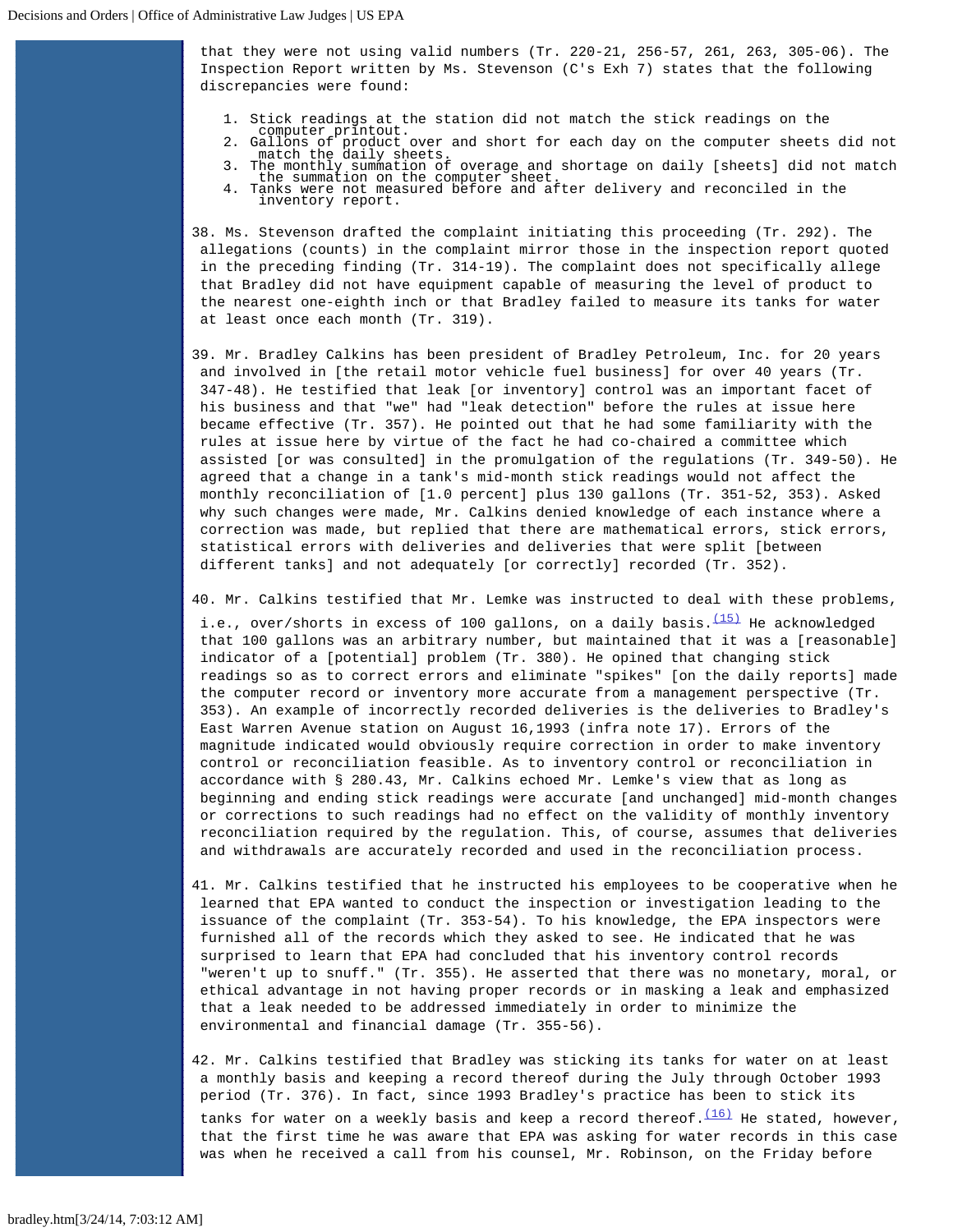the hearing (Tr. 374-75). He confirmed that water stick records for the period at issue could not be located.

43. On November 10, 1993, the Colorado Department of Labor and Employment, Office of Oil Inspection, addressed a memorandum to the Colorado Department of Health, UST Program, which stated, inter alia, that on November 1, 1993, "our office" was notified of gasoline vapors in a sump at the University Hills Animal Hospital (C's Exh 3). The memorandum further stated that record and site investigation had identified two active UST sites [as possible sources for the vapors]: a Total Petroleum site at 2210 S. Colorado and a Bradley Petroleum site at 4015 E Warren. Data assembled included tank tightness tests at both UST sites, SIR records at the Total site and inventory records at Bradley. The memorandum noted that no past releases had been reported by either facility and that a review of SIR [records] at Total and inventory and ttt records at Bradley revealed no apparent current operational problems. Although the memorandum stated that laboratory analysis by "our office" has concluded that there is a high probability that the liquid product in the animal hospital sump is premium product from the Bradley station, it concluded that no current leak was suspected at either site and that no further OIS activity was warranted.

- 44. Upon learning that EPA was taking issue with Bradley's inventory control procedures, Mr. Calkins employed USTMAN Industries, a well-known testing firm, to review Bradley's records and to provide advice as to the adequacy of its inventory reconciliation (Tr. 358-59). Mr. Calkins testified that USTMAN concluded that Bradley's records were good, that the methods used were in compliance [with the regulation] and would provide information sufficient to disclose a leak. USTMAN's initial review was confined to the East Warren station, but was subsequently expanded to include all stations identified in the complaint for the four-month period July through October 1993 (Tr. 358-59; USTMAN Report, R's Exh F). Thereafter, Bradley employed USTMAN to conduct inventory control using the statistical inventory control (SIR) method (Tr. 359-60). According to Mr. Calkins, it was not necessary that Bradley change its existing method of inventory control and recordkeeping in order for USTMAN to apply its SIR method (Tr. 360-61).
- 45. The USTMAN report states that it reviewed, entered, analyzed, and compared manual and computer data from all tanks at Station 04 (East Warren Avenue) for the mentioned four-month period, that it conducted a similar analysis for 128 tanks at the ten other stations [identified in the complaint] for the July-October 1993 period of which EPA had concerns, and that, in addition, it randomly selected monthly data for that period from 40 tanks at 14 stations. Data were compared to identify the number and kinds of discrepancies and data quality were evaluated per SIR standards and compared to data quality submitted by USTMAN clients. Findings were to the effect that there were a large number of discrepancies between manual and computer entries (some monthly data sheets had over 40 changes), that most (approximately 85% to 90%) of the discrepancies resulted from the computer "rounding" of gallons sold, creating a difference of one gallon per day, that some deliveries were omitted from manual records, and that several deliveries were corrected on computer records. $(17)$
- 46. USTMAN concluded, inter alia, that nearly all of the computer corrected deliveries were substantiated during the SIR analysis, that a large percent of the sales and stick reading discrepancies were identified and substantiated as either manual or mathematical errors, transposition of numbers in both manual and computer entries and "typo" errors in data entry procedures; that nearly all of the changes made from the manual to computer records were detrimental to Bradley's inventory, i.e., creating 25-30 gallons of unaccounted for losses which tend to make tanks appear to be leaking; that there was no pattern identified for the majority of the errant stick readings and delivery discrepancies; and that generally the inventory procedures and the quality of data were rated as good for SIR analysis purposes. The report noted, however, that typically the quality of data and the gathering procedures, varied from station to station and that data from two of the stations identified in the complaint, Bradley Nos. 05 and 07, were considered to be poor.

47. Mr. Calkins testified that he was not concerned when he was notified of gasoline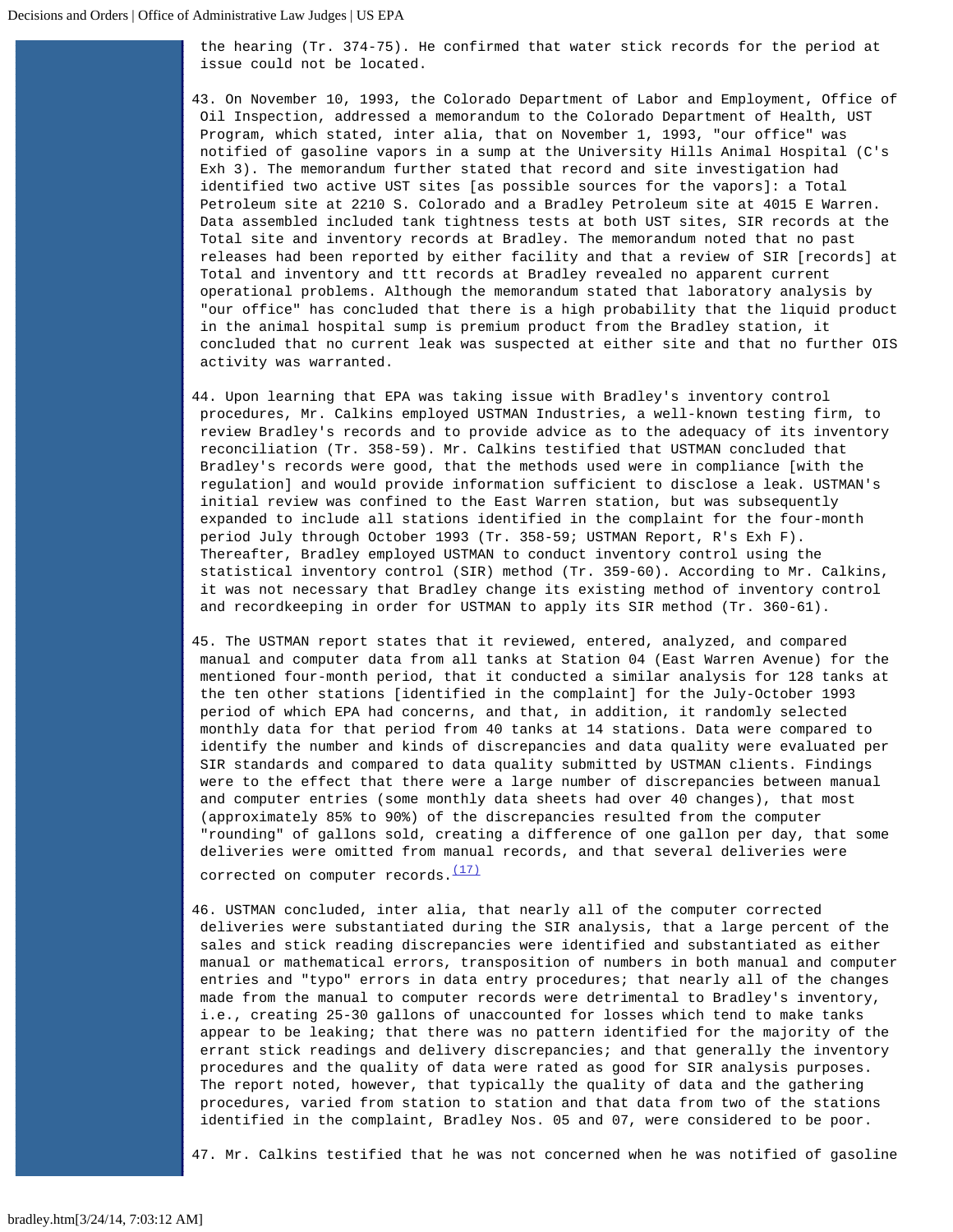fumes in the basement of the Animal Hospital down the street (one-half block) from the East Warren outlet and across the street from a Total station, because he had followed the inventory records and confirmed that tank tightness [tests] were accomplished and he did not see any indications of a leak (Tr. 362, 364). He stated that tank tightness tests [at the East Warren station] had been performed sometime

during the period July through September 1993 and that all the tanks had passed. $(18)$ Additionally, Mr. Calkins was aware that there had been a major release from the Total store "right next to the animal hospital" and that Total was then engaged in remediating that problem (Tr. 364). Mr. Calkins had the tanks at the East Warren station retested with the result that all three passed (Tr. 366; Certificate of Underground Storage Tank System Testing, dated March 25, 1994, R's Exh G).

- 48. In connection with a project to upgrade and reline the tanks with a fiberglass material, it was discovered, however, that there were holes in the [premium and unleaded tanks] at the East Warren Avenue station, and that these tanks had been leaking for some time (Tr. 367-68). Thereafter, Bradley employed consultants, to obtain state approval for a corrective action plan and to remediate the site (Tr. 369-70). Mr. Calkins estimated that the cost of such remedial work to the date of the hearing was in excess of \$100,000. Although he was familiar with a fund established by the state to assist in remedial work required by leaking tanks, he asserted that remedying such leaks resulted in substantial out-of-pocket expense, because there was a \$10,000 deductible and not all costs were reimbursed (Tr. 356- 57, 370-71). He described the leaks as very slow and of the kind that could have occurred while Bradley was within the regulatory tolerance of one percent of throughput plus 130 gallons (Tr. 371).
- 49. Mr. Calkins testified that Bradley's inventory control system had detected leaks at other stations in the past (Tr. 372-73). He stated that "we" at Bradley have a policy of watching [inventory figures] daily and that, because measuring to an eighth or a quarter of an inch is "pretty inaccurate", "spikes" up and down occur (Tr. 372). He explained that if the spikes and mistakes are eliminated and a small loss is observed over a ten-day or two-week period, it is almost certainly due to a small leak that might not be detectable by a tank tightness test or "somebody is stealing" and we investigate that (Tr. 372-73). He averred that Bradley's inventory control system and procedures, which had detected leaks in the past, were identical to the inventory control at issue here (Tr. 373-74).
- 50. Mr. Christopher Higgins, a hydrogeologist and owner of Higgins & Associates, qualified as an expert in the remediation of leaks from underground storage tanks (Tr. 498, 500). He testified that his involvement in the projects at issue here commenced while he was working for the University Animal Hospital on East Warren Avenue which had detected vapors in its basement in November 1993 (Tr. 500). His primary responsibility was to abate the vapors which led to the discovery of gasoline in a sump. While employed by Groundwater Technology, Inc., Mr. Higgins was the author of a Corrective Action Plan involving Bradley's East Warren Avenue station, dated October 3, 1994 (C's Exh 17) and he participated in the preparation of an Underground Storage Tank Removal and Closure Report for Bradley Petroleum, dated December 23, 1994 (C's Exh 16; Tr. 503-04). The Corrective Action Plan states, among other things, that on March 25, 1994, the three underground tanks were [tank tightness] tested and that all passed, that on March 28, 1994, Bradley removed all gasoline from these tanks, that on March 29, 1994, the 10,000-gallon tank for unleaded gasoline was determined to be in good condition and was relined, and that on May 17, 1994, holes were discovered in the two tanks of 4,000-gallon capacity for regular and premium unleaded gasoline. These tanks were removed on June 6, 1994.
- 51. Mr. Higgins described the assessment activities required to determine the extent and source of gasoline [contamination] (Tr. 507). He referred to soil boring activities as a "geoprobe program" whereby groundwater samples are collected and analyzed for gasoline constituents such as benzene, toluene and total petroleum hydrocarbons. Based on site exploration required for the preparation of the corrective action plan, the fact that the leaking tanks had passed tank tightness tests and his understanding of Bradley's inventory records, he opined that the plume [of contamination] in this instance was of the kind that could result from a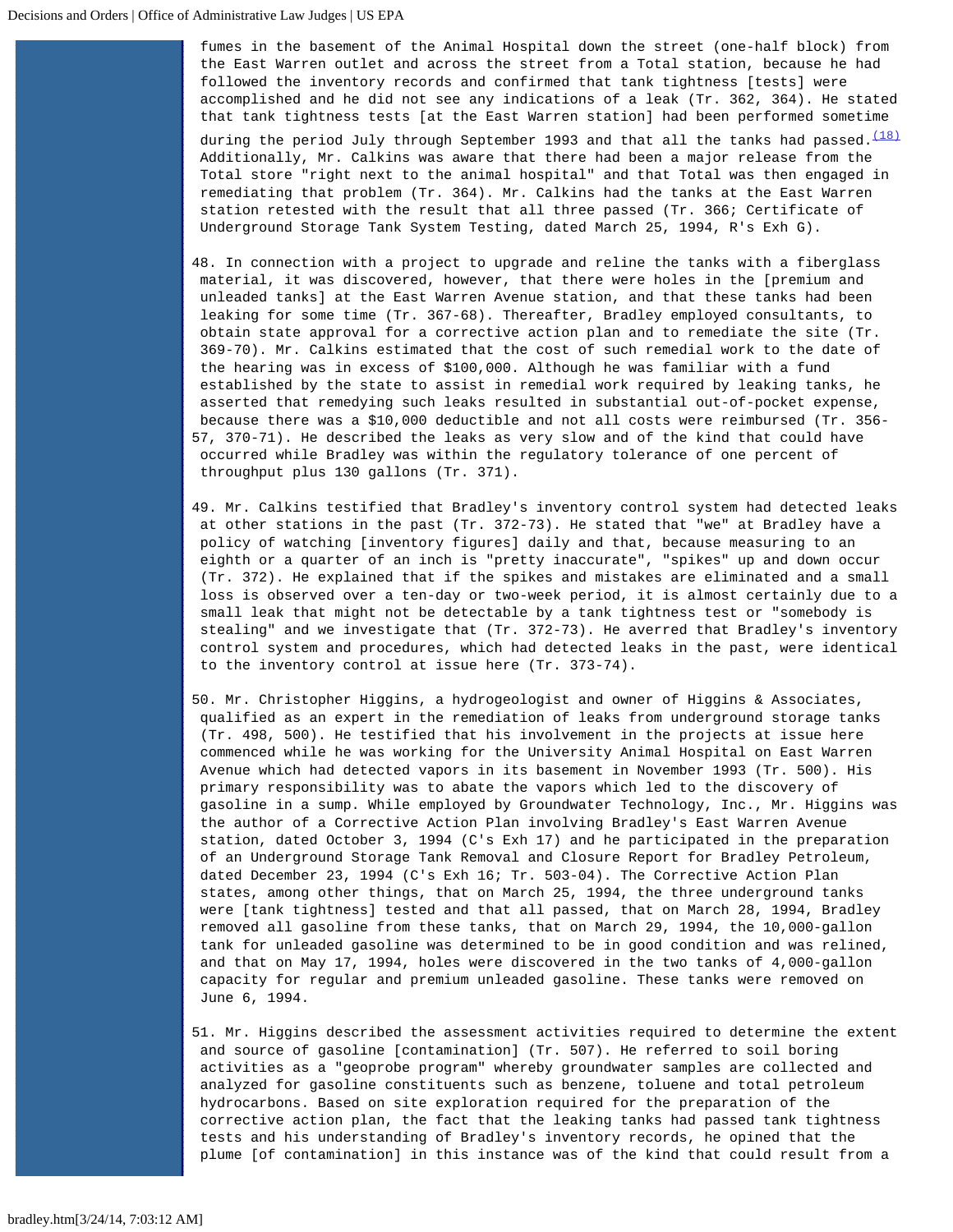slow, long-term release from underground storage tanks (Tr. 508). He described the soils in the area as primarily clay, having a low permeability, meaning that fluids would travel through the soil very slowly (Tr. 509).

52. Mr. Higgins was familiar with EPA's regulatory tolerance in inventory control of one percent of throughput plus 130 gallons and testified that a plume of the size determined here was consistent with a leak of less than 500 gallons a month (Tr. 510). He indicated that a fair conclusion under the circumstances would be that a leak in the neighborhood of 400 to 500 gallons a month would be within the regulatory tolerance and thus not likely to have been detected. $\frac{(19)}{(19)}$  $\frac{(19)}{(19)}$  $\frac{(19)}{(19)}$ 

53. Mr. Higgins testified that Bradley's claim for reimbursement of remediation costs had already gone through a preliminary review by the State and that in connection with that claim, Bradley was required to produce inventory control records for a period of six months prior to the date of the suspected release (Tr. 511-12). He pointed out that if the State had considered Bradley's inventory records to be unacceptable, a reduction in the claim for reimbursement would have been made. Inasmuch as no such reduction was taken, he concluded that the State must have considered Bradley's inventory control methods satisfactory (Tr. 512).

54. Dr. Kendall Wilcox, a chemist by training, has been involved in the detection of leaks from underground storage tanks since 1985 (Tr. 468-69). At the time of the hearing, he operated his own company, Ken Wilcox Associates, which is primarily engaged in the testing of leak testing equipment (analyses of data sets) for manufacturers (Tr. 472-73). While employed by a firm known as Midwest Research, which was under contract with EPA, Dr. Wilcox participated in the drafting of the Part 280 UST regulations (Tr. 469-70). Dr. Wilcox was accepted as an expert in the detection of leaks from underground storage tanks (Tr. 476-77). He testified that in view of the records EPA requires, and that Bradley prepares, a leak could not be masked by the simple alteration of stick readings in the middle of the month, because a change on one day would be reflected in an equal, or almost so, opposite change the next day, which would correct itself every time (Tr. 477-78, 493-94). He opined that the method of inventory control allowed by the regulation had a high tolerance or low sensitivity in terms of actually detecting a leak (Tr. 482-83). He pointed out that it was recognized from the beginning that simple inventory reconciliation was not a very good or accurate method of leak detection (Tr. 482- 83).

55. In connection with his employment by Bradley as an expert, Dr. Wilcox reviewed monthly inventory records encompassed by the exhibits herein, the corresponding computer sheets and documents prepared by USTMAN to assist Bradley in determining whether to settle or contest the complaint (Tr. 484-85). He testified that in the past five years he or his company had reviewed probably 3,000 to 4,000 inventory records similar to Bradley's. He opined that the Bradley data compared favorably with most of the data "we got" and that, although he had seen better data, he had also seen data that were a lot worse (Tr. 486-87). Because the computer sheets sometimes showed more loss than the raw data, he did not think that Bradley was attempting to mask a leak (Tr. 488).

56. Dr. Wilcox emphasized that monthly inventory reconciliation was based on two points, i.e., stick readings at the beginning and end of the month, plus adding deliveries and [subtracting] sales (Tr. 495). Other than the fact that the regulation required that inputs, withdrawals and [volume remaining in the tank] be recorded daily and were useful in detecting catastrophic leaks, he asserted that" (y)ou don't even need the stuff in between." (Tr. 495) His ultimate conclusion was that Bradley's inventory control system was capable of detecting a leak of one percent of throughput plus 130 gallons and thus was in compliance with 40 CFR § 280.43.

## CONCLUSIONS

1. The regulation concerning inventory control (40 CFR § 280.43(a)) requires the recording on a daily basis of inputs (deliveries), withdrawals (sales), and the amount remaining in the tank. $(20)$  Reconciliation, i.e., comparison of the book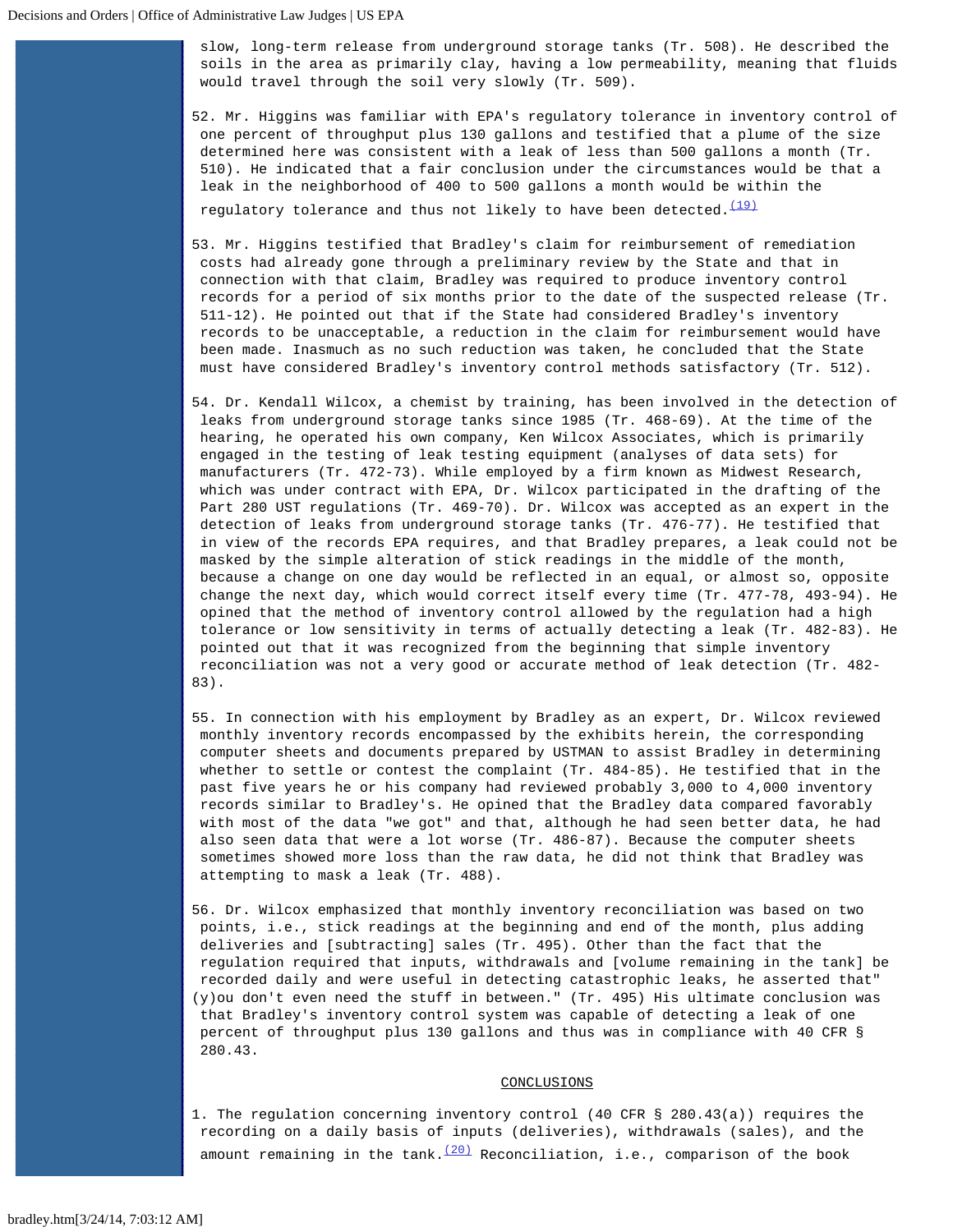inventory (opening stick, plus deliveries, minus withdrawals) with the closing stick inventory is required to be performed only monthly. The record establishes that Bradley complied with this requirement.

- 2. The regulation (§ 280.43(a)(3)) requires that tank volume be measured, i.e. that the tanks be "stuck", before and after delivery and that the resulting volume be reconciled with delivery receipts. The record establishes that Bradley complied with this requirement.
- 3. Although the regular tank and the premium unleaded tank at Bradley's East Warren Avenue station were discovered to be leaking, Complainant hasn't shown that either or both of these tanks or any other tanks at stations identified in the complaint were outside the tolerance of one percent of flow-through plus 130 gallons for any month, let alone the two months required by the regulation, and the complaint will be dismissed.

## **DISCUSSION**

As noted at the outset of this decision, the complaint at ¶ 11 alleges in broad terms that Respondent failed to provide a release detection method in accordance with the requirements of 40 CFR § 280.40(c), § 280.41(a) and § 280.43(a)(1-6). Section 280.40(c) sets forth in a table the year and date (December 22), depending on the year of tank installation, when owners and operators of UST systems must comply with the release detection requirements of Subpart D. Section 280.41(a)(3) provides that UST systems that do not meet the performance requirements of §§ 280.20 or 280.21 may use monthly inventory controls conducted in accordance with § 280.43(a) or (b), and annual tank tightness testing conducted in accordance with § 280.43(c) until December 22, 1998.

Although ¶ 12 of the complaint, under the heading of "Counts 1-35", incorporates the allegations of paragraphs 1 through 11, the violations specifically alleged are contained in paragraphs 15 through 18. Paragraph 15 of the complaint alleges that, during the inspection, the inspector observed stick readings (derived by visually observing product in a tank) on Respondent's main office computer printout failed to reconcile with daily stick readings taken at the individual stations; paragraph 16 alleges that the inspector observed that Respondent's main daily book inventory (calculated from product available for sale less product sold) failed to reconcile with daily book inventories calculated at each of the 11 facilities described in the complaint; paragraph 17 alleges that the inspector observed that Respondent's monthly summation of book inventories failed to reconcile with its daily sheets of book inventories; and paragraph 18 alleges that the inspector observed that tanks were not measured before and after delivery and reconciled in the inventory report.

The complaint is thus based on the apparent contention that the regulation requires daily, rather than monthly, inventory reconciliation. In its opening brief, Complainant describes four "core" issues, the first being whether making acknowledged, intentional, and arbitrary changes in monthly inventory figures constitutes an acceptable manner of conducting inventory control (Brief at 4). Mr. Calkins' testimony is cited as support for this assertion. Mr. Calkins, however, was referring to changes in daily rather than monthly stick readings and the record supports the conclusion that no changes to monthly stick readings, i.e., beginning and closing inventory figures, were made unless an error was verified.

The second core issue as described by Complainant is whether Respondent took volume measurements of its UST's before and after deliveries of petroleum products and reconciled those measurements with product delivery receipts. On this issue, Complainant has correctly recited the language of § 280.43(a)(3). The record establishes, however, that Bradley complied with this requirement (findings 16 and 30).

The third listed core issue and, according to Complainant, related to the second, is whether Respondent properly used delivery receipts in lieu of physical before and after [delivery] measurements for monthly inventory reconciliation purposes. The regulation requires only that before and after delivery measurements be reconciled with delivery receipts and there is no requirement that such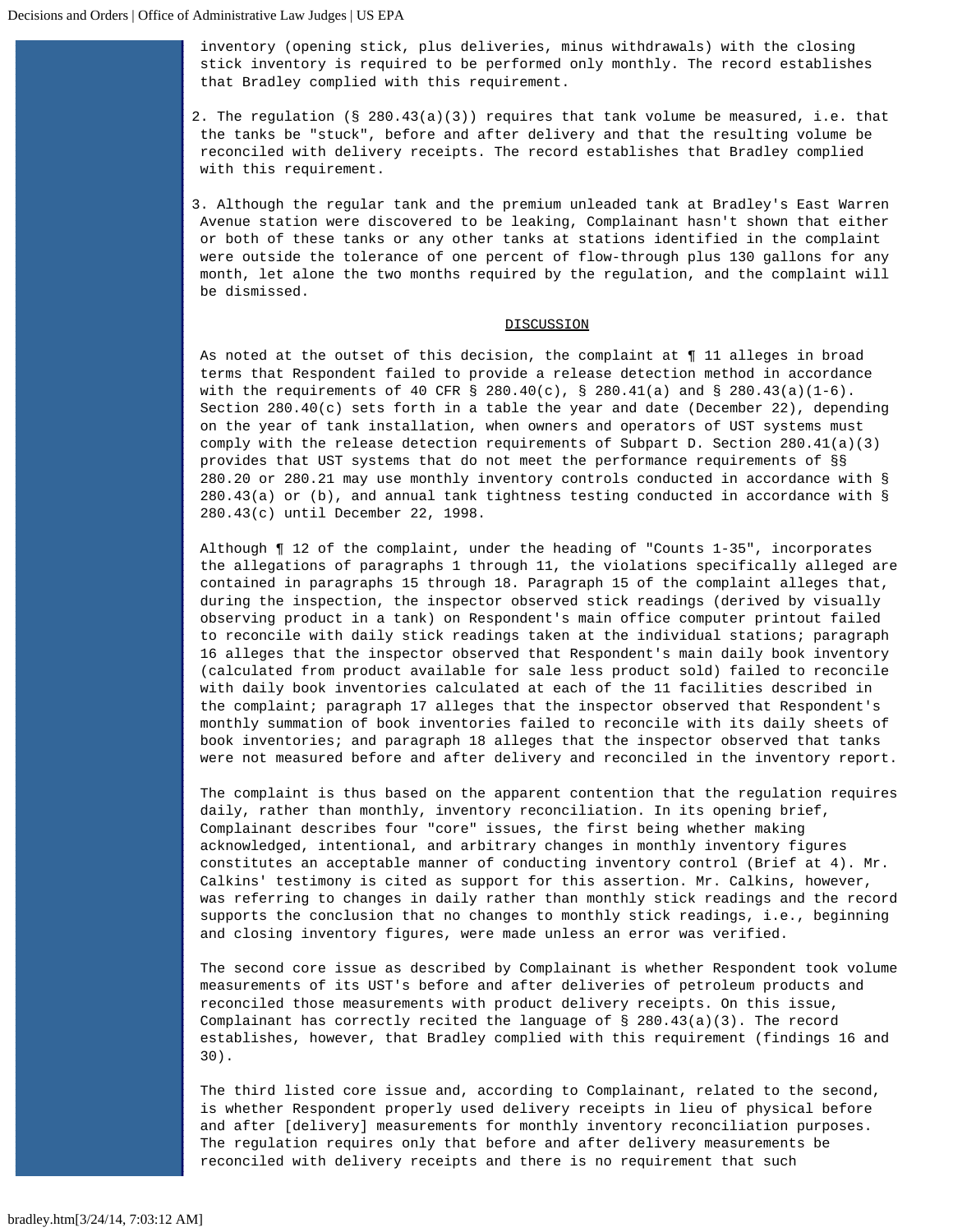measurements be used in monthly inventory reconciliation. EPA guidance (supra note 9) indicates that invoice amounts should be used in inventory reconciliation where, as here, fuel is pumped while deliveries are being effected.

The fourth and final issue described by Complainant in its opening brief is whether Respondent took measurements of water levels in its tanks to the nearest one-eighth inch at least once a month during the four-month period at issue here. Respondent objected to testimony at the hearing on this issue for the reason that the matter of water stick records was not raised until the Friday before the hearing (Tr. 14- 17). Although testimony relating to water records was allowed, a ruling on whether such evidence would be considered was deferred (Tr. 16). Complainant asserts that Bradley was on notice, via the complaint, that it had violated § 280.43(a), which includes measuring water levels in its tanks and maintaining records thereof (Brief at 4, note 7). The specific allegations of the complaint, however, do not include any such failures (finding 38).

Complainant has apparently recognized the validity of Bradley's objection at least in part, because it has stated that it will move to dismiss the complaint, if water measurements are the only issue upon which it prevails (Brief at 4, note 7). Bradley's evidence is that it did measure its tanks for water, that Complainant did not specifically ask for water measurement records until the week before the hearing and, that, although Bradley searched for such records, the records could not be located (findings 27 and 42). Moreover, Bradley points out that the regulation only requires such records to be maintained for one year (supra note 11 ). Under these circumstances, it is concluded that whether Bradley measured water levels in its tanks is not at issue and that even if it were, Complainant has failed to sustain its burden of proving that Bradley violated the regulation in this regard.

In its reply brief, Complainant alleges that Respondent violated inventory control requirements for the following reasons:

(1) Respondent collected daily information (regulated substance withdrawals, inputs and the amount remaining in the tank) and arbitrarily altered it; and

(2) Intentional alteration of daily data rendered derived monthly data corrupted and erroneous; and

(3) Regulated substance inputs were not reconciled with delivery by measurement of the tank inventory volume before and after delivery; and

(4) Respondent failed to use equipment capable of measuring the level of product over the full range of the tank's height to the nearest one-eighth of an inch.

Although  $\S$  280.43(a)(1) requires that inventory volume measurements for regulated substance inputs, withdrawals, and the amount remaining in the tank be recorded each operating day, it does not require and cannot be interpreted as requiring daily inventory reconciliation. The preamble to the final regulation (53 Fed. Reg. 37082 et seq., September 23, 1988) indicates that weekly and monthly performance standards (plus tank tightness tests) as prerequisites to the use of inventory control as a means of leak detection were eliminated from the rule because such standards resulted in an unacceptably high rate of "false alarms." (Id. 37157). Instead, the monthly standard or tolerance ("leak check") of one percent of flowthrough plus 130 gallons was adopted. The provision of § 280.50(c)(2) that a second month's data confirm this standard had been exceeded before reporting was required was adopted to eliminate unnecessary reporting and to alleviate the burden on the implementing agency (53 Fed. Reg. 37170).

Regardless of the amount of fuel delivered or the amount remaining in the tank, "flow through" for the month is determined simply by gallons pumped or sold. This is gleaned from "totalizer" readings on the pumps at the stations. The "leak check" figure is to be compared with the difference between the "book inventory", i.e., opening stick plus deliveries minus withdrawals, and the closing stick or actual inventory. There is no requirement that inventory reconciliation be performed daily or that daily "over/shorts" be summed in monthly inventory reconciliation.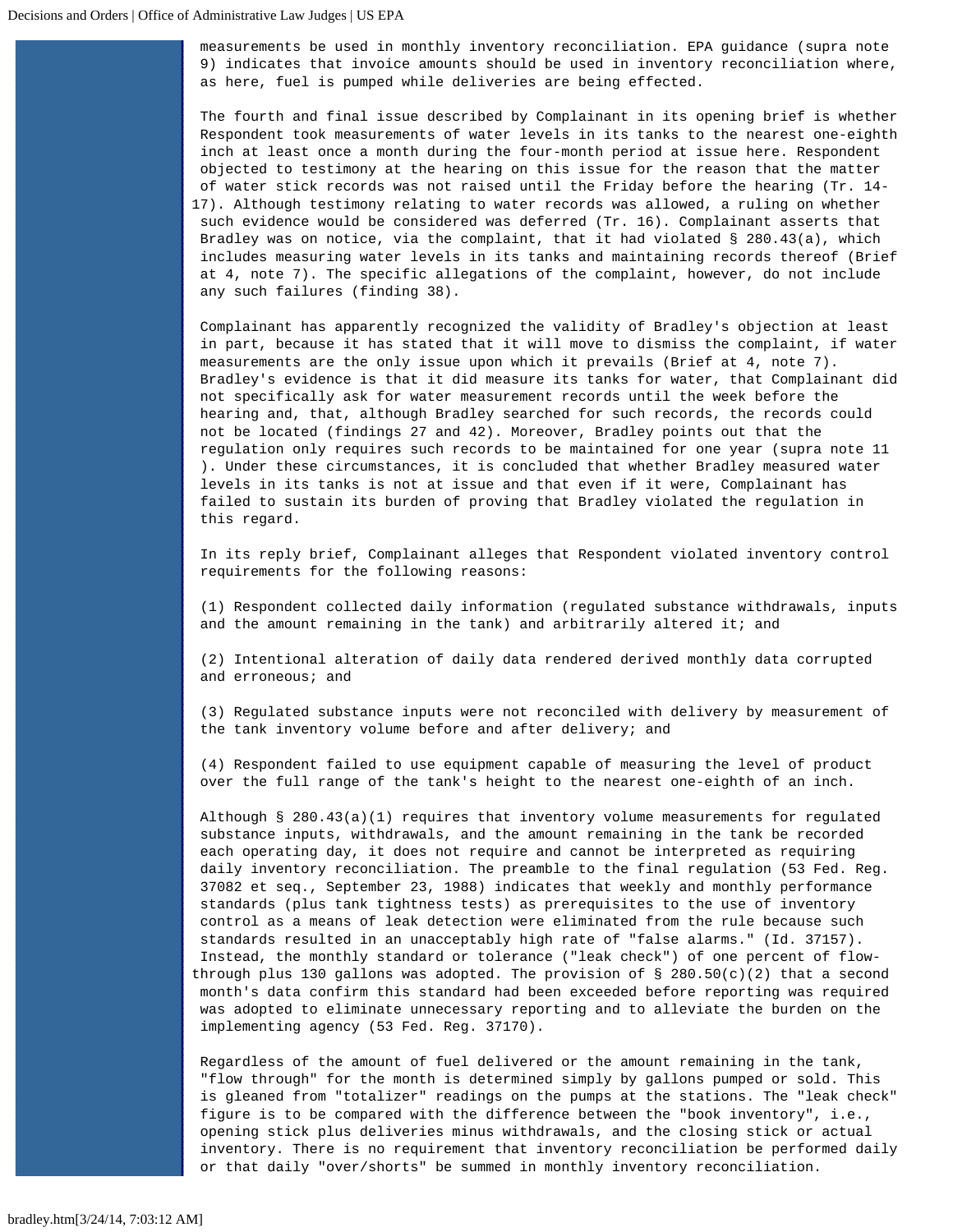Dr. Wilcox's suggestion that the only purpose of recording on a daily basis product input, withdrawals and the measured volume remaining in the tank is to detect catastrophic leaks (finding 56) is, therefore, accepted as reasonable.

Section 280.43(a) does require that inventory control (or another test of equivalent performance) be conducted monthly to detect a release of 1.0 percent of flow-through plus 130 gallons in accordance with (a)(1-6). This logically, but not expressly, requires a comparison of book inventory, i.e., opening stick inventory plus deliveries minus withdrawals, with the closing stick inventory, that is the quantity on hand as determined by measurement of tank volume. If the difference between the "book" inventory and the "stick" inventory is greater than the "leakcheck" test result (one percent of flow-through plus 130 gallons) for two months in a row, there may be a leak and the owner or operator is required to notify the implementing agency (40 CFR § 280.50). Although Complainant acknowledges that the regulation does not explicitly require the calculation of daily over/short values, it argues that compliance with the sudden loss provision of § 280.50(b) requires that [monthly] inventory reconciliation be based on stick readings of all the days in the month (Reply Brief, pages unnumbered). Complainant asserts that "only by daily observations can one observe a sudden loss" (Id.) As suggested by Dr. Wilcox, that, however, is the purpose of requiring that inputs, withdrawals, and the amount remaining in the tank be recorded each operating day.

Complainant has contented itself with the assertion that the numerous changes in stick readings made Respondent's inventory reconciliation unreliable and has made no contention that the difference between the book and the stick inventory for any of the stations identified in the complaint exceeded the leak check result for any of the months at issue. In the absence of evidence that inventory control as practiced by Bradley was incapable of detecting a release equal to the specified tolerance, Complainant has not met its burden of establishing the violation alleged.

Next, Complainant contends that Respondent failed to properly track, record and reconcile deliveries (Reply Brief). The record shows, however, that Bradley did measure or "stick" its tanks before and after deliveries were made and that the resulting quantities were reconciled with delivery receipts (finding 16). The regulation simply does not require that reconciled figures be used in monthly inventory reconciliation.

Lastly, notwithstanding that the complaint does not specifically allege that Respondent lacked equipment capable of measuring product level to the nearest oneeighth inch, and that Complainant made no such contention it its opening brief or in its proposed findings of fact, Complainant alleges that the fourth violation is that Respondent did not record measurements [of its tanks] in one-eighth increments (Reply Brief). Complainant acknowledges that the regulation (§ 280.43(a)(2)) only requires that the equipment "be capable" of measuring product level to the nearest one-eighth inch over the full range of the tank's height, but inquires rhetorically "what is the point of setting out the tolerance of the measuring specification[,] if EPA did not intend that just such measurements would be recorded in one-eighth inch increments." (Reply Brief, penultimate page.)

No issue is or can be taken with the thought that the regulation requires that product levels in the tanks be measured to the nearest one-eighth inch and the results recorded. To say that the equipment "be capable" of measuring product level to the nearest one-eighth inch is not the same as requiring that the stick or gauge have one-eighth inch gradations and that tank conversion charts specify gallon equivalents in one-eighth inch increments. In this regard, the preamble to the regulation indicates that the Agency concluded that "dipsticks" marked in one-inch gradations can be successfully read to the nearest one-eighth inch to improve accuracy, or that conversion tables can be modified (53 Fed. Reg. 37158). A fortiori, should equipment marked in one-quarter inch gradations be capable of being read to the nearest one-eighth of an inch. Assuming that this was an issue tried with the express or implied consent of the parties, Complainant simply has not established that Bradley failed to comply with the regulation in this respect.

Complainant has not established that inventory control as practiced by Bradley was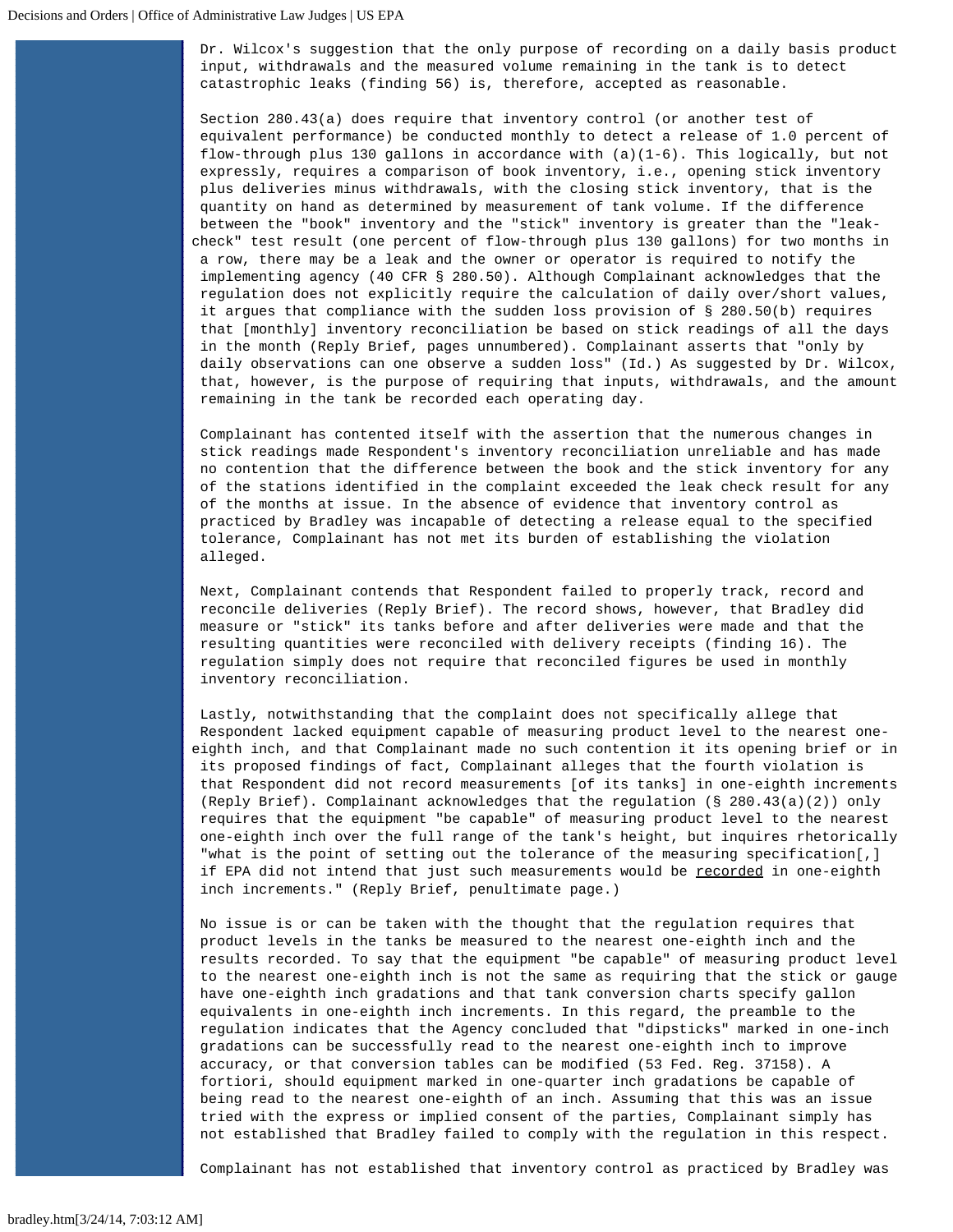incapable of detecting a release equal to or one percent of flow-through plus 130 gallons in accordance with 40 CFR § 280.43(a) and the complaint will be dismissed.<sup>[\(21\)](#page-19-0)</sup>

ORDER

The complaint is dismissed. $(22)$ 

Dated this  $23 \frac{\text{rd}}{\text{day}}$  of April 1998.

Original signed by undersigned

 $\overline{\phantom{a}}$  , and the contract of the contract of the contract of  $\overline{\phantom{a}}$ 

Spencer T. Nissen Administrative Law Judge

<span id="page-16-0"></span>1. Although in view of the conclusion reached herein it is unnecessary to discuss penalty issues, it should be noted that OSWER Directive 9610.12, dated November 14, 1990, U.S. EPA Penalty Guidance for Violations of UST Regulations, provides at Appendix A, Subpart D, that penalties for failure to provide a release detection method that meets the performance requirements of § 280.43 or § 280.44 are assessed on a per facility rather than on a per tank basis. Confusion as to whether the proposed penalty should be on a per facility rather than on a per tank basis is illustrated by the fact that the complaint under "Proposed Civil Penalty" states that the penalty claimed is \$18,976. This equals \$1,725 for each of the 11 facilities.

<span id="page-16-1"></span>2. This is a typographical error and is intended to refer to Bradley's Station No. 12 at 1103 South Townsend, Montrose, Colorado (Stipulation of Facts, Appendix 1, C's Exh 23).

<span id="page-16-2"></span>3. Tr.17. Stick readings are converted into gallons by reading a conversion chart provided by the tank manufacturer. Although the regulation (40 CFR § 280.43(a)(2)) requires that equipment used be capable of measuring the level of product over the full range of the tank's height to the nearest one-eighth of an inch, conversion charts with which Mr. Lowe was familiar showed equivalent gallons in one-quarter inch increments (Tr. 23).

<span id="page-16-3"></span>4. 40 CFR § 280.43(a)(3). Mr. Lowe indicated that quantities based on stick readings were written on sales tickets (Tr. 70). Bills of lading (delivery tickets or receipts) in the record, however, show stick readings in inches rather than the conversion to gallons (R's Exhs C and D).

<span id="page-16-4"></span>5. Mr. Lowe indicated that at stations which closed, i.e., those not open 24 hours a day, stick readings were taken at the close and before business commenced the next day (Tr. 65).

<span id="page-16-5"></span>6. Tr. 22. This is the raw data as received from the station. The 669 gallon-figure was computed by "summing" the daily over/shorts for the month. The regulation, however, requires only that regulated substance inputs, withdrawals and the amount remaining in the tank be recorded each operating day and that inventory reconciliation be performed on a monthly basis (40 CFR § 280.43(a) and (a)(1). Monthly inventory reconciliation is performed by Bradley from data entered into a computer. Computer printouts in the record (C's Exhs 11 through 14) are not Bradley's reconciliation records, but were assertedly prepared by Bradley at Complainant's request in an effort to resolve this matter (Tr. 20, 185).

<span id="page-16-6"></span>7. The regulation (40 CFR § 280.30(a)) requires owners and operators to assure that releases due to spilling and overfilling do not occur and a common carrier driver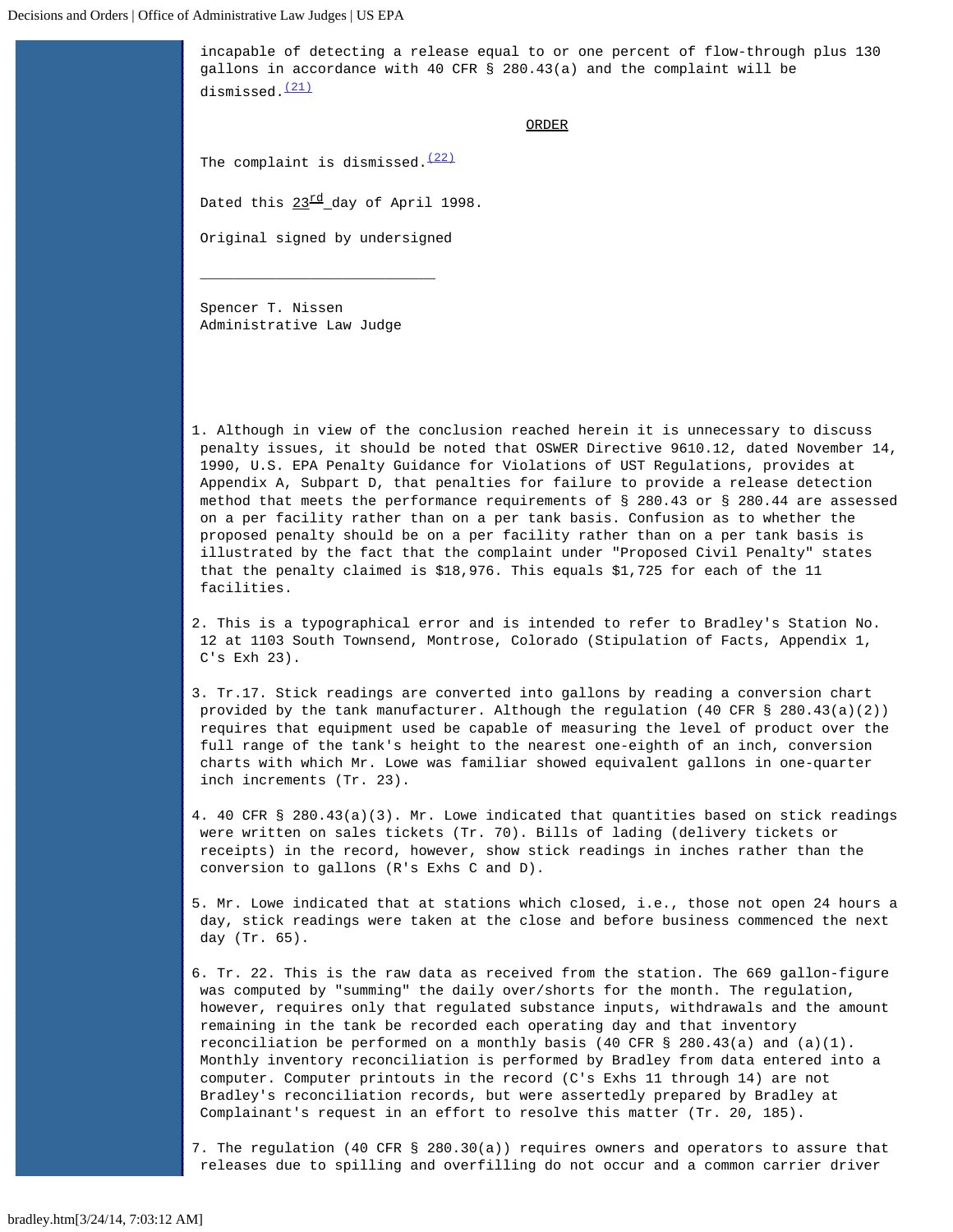would almost certainly be disregarding his employer's instructions if he were to unload or commence unloading without the tank being gauged or "stuck" in his presence so as to be certain it had the capacity to take the quantity ordered.

- <span id="page-17-0"></span>8. The inspection report (C's Exh 7) quotes Mr. Lemke as stating that gallons distributed are determined by a meter on the truck. Mr. Lowe also indicated that tank trucks contained meters which showed the quantity delivered (Tr. 24).
- <span id="page-17-1"></span>9. Tr. 406-07. Because of the inherent imprecision in stick readings (findings 8 and 49), there can be little doubt that as an abstract matter meters at the terminal are more accurate than tank stick readings. Accord, Wilcox, Tr. 479. Guidance referred to apparently is EPA 5110-B-93-004 (November 1993) "Doing Inventory Control Right For Underground Storage Tanks", which provides that, in calculating daily changes in inventory, if you were not pumping fuel during the time the delivery was taking place, then use the "Gallons Delivered (Stick) number." However, if you had to pump fuel while the delivery was taking place, then use the "Gross Gallons Delivered (Receipt)" number as your delivery amount (Id. 10). The evidence is that Bradley pumped gasoline while deliveries were effected. Guidance issued by EPA Region 8, "UST Inventory Control And Manual Tank Gauging Procedures and Forms" (April 1993) states flatly that "Relying on the accuracy of invoice readings from the delivery company is not adequate." (Id. 4). Official notice is taken of the mentioned EPA and Region 8 guidance.
- <span id="page-17-2"></span>10. For example, the October 25 end stick inventory for the no lead tank at this station was 63 inches which equalled 7068 gallons (Mr. Lemke changed this figure to 6768 on the computer fuel inventory log). Another stick reading of this tank which shows that 63 inches converts to 7,068 gallons is contained in the Monthly Inventory record for July 18, 1993 (Tr. 217-18; C's Exh 11). The end stick inventory of this tank for September 17, 1993, also reflects that a stick reading of 63 inches converts to 7,068 gallons (C's Exh 13).
- <span id="page-17-3"></span>11. Tr. 411. Records of any monitoring, testing or sampling must be maintained for at least one year (40 CFR § 280.45(b)). Records of tank tightness tests must, however, be maintained until the next tank tightness is performed.
- <span id="page-17-4"></span>12. Tr. 205. Although counsel referred to Exhibits 21 and 22, these are loose leaf notebooks containing copies of station reports. Station Fuel Inventory Logs (computer printouts) are contained in Exhibits 11 through 14.
- <span id="page-17-5"></span>13. Tr. 233-34, 239. Mr. Lemke testified that he gave Ms. Stevenson delivery receipts for the days she requested (Tr. 423). He further testified that approximately one-third of deliveries were in Bradley's own truck and two-thirds were by common carriers (Tr. 416). Exhibit C is a bill of lading (delivery receipt) and invoice reflecting a delivery of 2001 gallons of unleaded gasoline to Bradley Station No. 5, 7403 W. 38th Ave, Wheatridge, Colorado, in Bradley's truck on October 5, 1993. The bill of lading contains a notation indicating a stick reading of 50 inches prior to delivery and 69 and a-half inches after delivery. This station is identified in the complaint. Exhibit D is a bill of lading, freight bill and invoice reflecting the delivery of 3500 gallons of unleaded gasoline to Bradley Station 5 on October 5, 1993, by Steerer Tank Lines, Inc. The freight bill also reflects a delivery of 5000 gallons of unleaded gasoline to Bradley Station No. 69. Notations reflect stick readings in inches before and after delivery at both locations.
- <span id="page-17-6"></span>14. C's Exh 10. Exhibit 10 indicates that the address of Bradley Station No. 21 is 1090 Havana Street, Aurora, Colorado. The station identified in the complaint is at 2160 E. Havana, Aurora, Colorado, the address of Bradley Station No. 21 appearing in the Stipulation of Facts (C's Exh 23). It is probable that the former address is an error.
- <span id="page-17-7"></span>15. Tr. 352-53. The API publication "Bulk Liquid Stock Control At Retail Outlets" (C's Exh 18) recognizes that some inventory losses are unavoidable and provides that variances in product inventory should not exceed 0.5 percent of product throughput over a one-month period (Id. ¶¶ 3.2 and 3.2.2.2).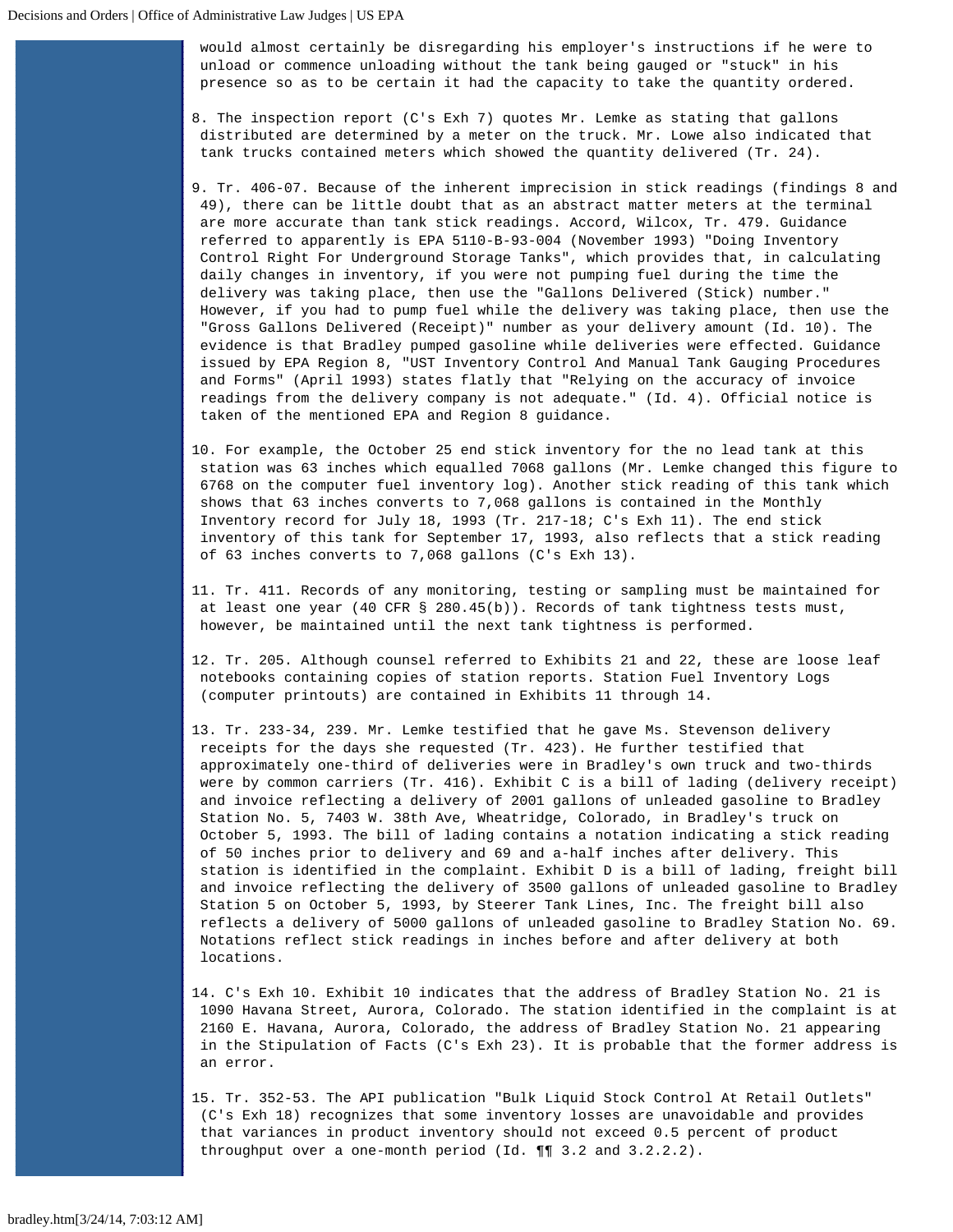<span id="page-18-0"></span>16. Tr. 377. Ms. Stevenson testified that Bradley had previously been cited for failure to measure its tanks for water or to document such measurements (Tr. 308).

<span id="page-18-1"></span>17. This is apparently a reference to August 16, 1993, a day which the report states had major delivery discrepancies [at the East Warren Avenue station]. For example, the Monthly Inventory Record (C's Exh 14) shows the delivery of an unlikely quantity of 170 gallons of regular gasoline on that day when the actual quantity apparently was 1,500 gallons. Additionally, a delivery of 2,000 gallons of unleaded gasoline on that day apparently should have been recorded as 4,901 gallons and the delivery of what appears to be a three digit quantity of premium unleaded gasoline (actual quantity illegible) apparently should have been recorded as 1,500 gallons. See, however, the Master Station Report for that day (R's Exh E) which indicates that the latter delivery or deliveries should have been recorded as 2,100 gallons.

<span id="page-18-2"></span>18. Tr. 363-64. Tests referred to by Mr. Calkins are apparently those represented by "Individual Tank/Line Tightness Test Reports" attached to Bradley's answer. Complainant, however, has stated without elaboration that these documents do not comply with the requirement for "tightness test results" (Prehearing Exchange, dated February 14, 1995).

<span id="page-18-3"></span>19. Tr. 511. Because, on this record, there is no way of determining how much of the leaked gasoline was regular and how much was premium unleaded, quantities determined by the one percent of throughput plus 130 gallon calculation should be summed for the purpose of Mr. Higgins' testimony. Quantities thus determined exceed 500 gallons except for October for which the total is 489 gallons. It does not appear that any of the "leak check" results for these two tanks during the July through October 1993 period exceed the over/short number after corrections for misrecorded deliveries (supra note 17 ) have been made. Complainant has made no contention to the contrary.

<span id="page-18-4"></span>20. Section 280.43(a) provides:

Each method of release detection for tanks used to meet the requirements of § 280.41 must be conducted in accordance with the following:

(a) Inventory control. Product inventory control (or another test of equivalent performance) must be conducted monthly to detect a release of at least 1.0 percent of flow-through plus 130 gallons on a monthly basis in the following manner:

(1) Inventory volume measurements for regulated substance inputs, withdrawals, and the amount still remaining in the tank are recorded each operating day;

(2) The equipment used is capable of measuring the level of product over the full range of the tank's height to the nearest one-eighth of an inch;

(3) The regulated substance inputs are reconciled with delivery receipts by measurement of the tank inventory volume before and after delivery;

(4) Deliveries are made through a drop tube that extends to within one foot of the tank bottom;

(5) Product dispensing is metered and recorded within the local standards for meter calibration or an accuracy of 6 cubic inches for every 5 gallons of product withdrawn; and

(6) The measurement of any water level in the bottom of the tank is made to the nearest one-eighth of an inch at least once a month.

Note: Practices described in the American Petroleum Institute Publication 1621, "Recommended Practice for Bulk Liquid Stock Control at Retail Outlets," may be used, where applicable, as guidance in meeting